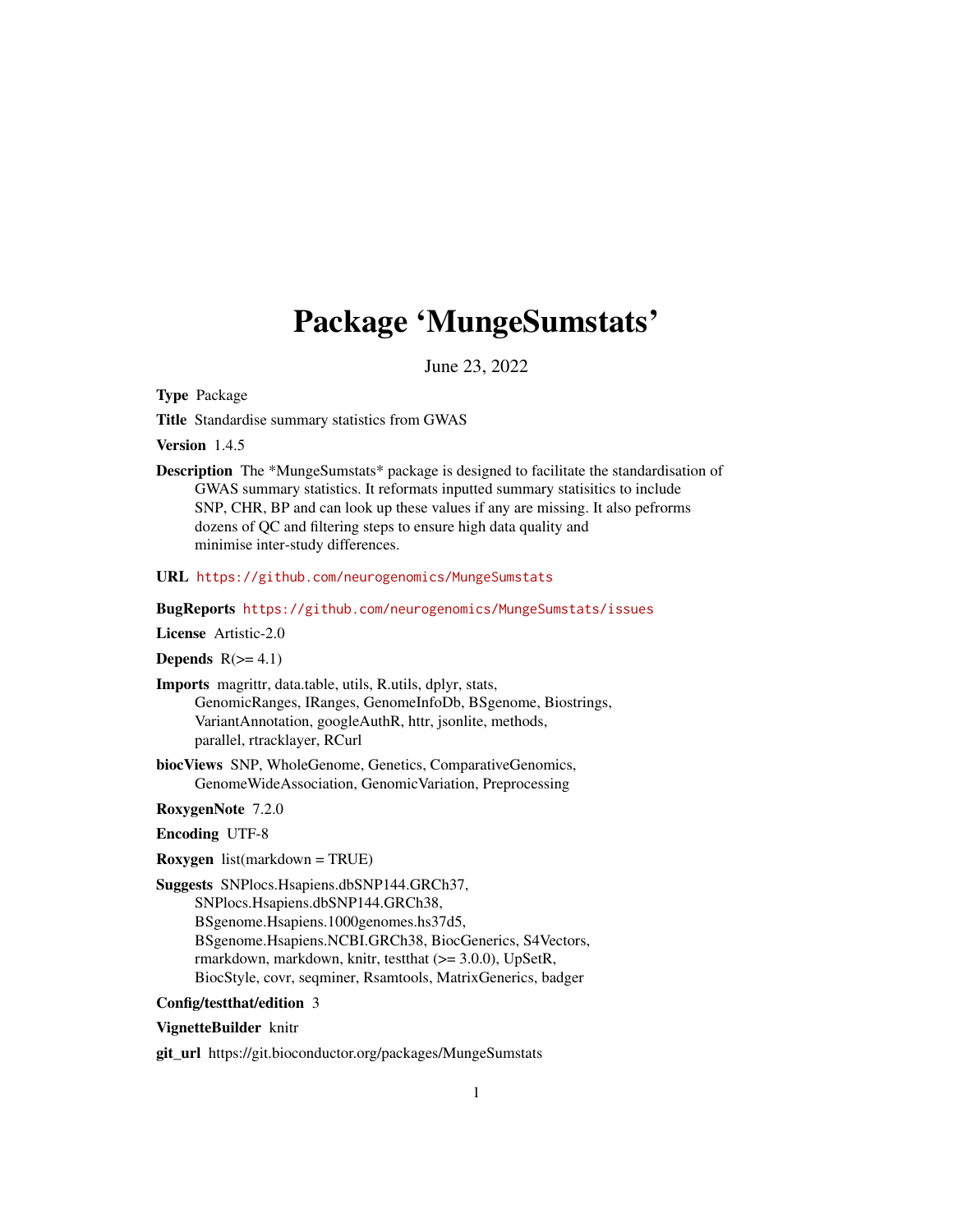git\_branch RELEASE\_3\_15

git\_last\_commit 0da13c2

git\_last\_commit\_date 2022-06-08

Date/Publication 2022-06-23

Author Alan Murphy [aut, cre] (<<https://orcid.org/0000-0002-2487-8753>>), Brian Schilder [aut, ctb] (<<https://orcid.org/0000-0001-5949-2191>>), Nathan Skene [aut] (<<https://orcid.org/0000-0002-6807-3180>>)

Maintainer Alan Murphy <alanmurph94@hotmail.com>

## R topics documented:

**Index** [31](#page-30-0)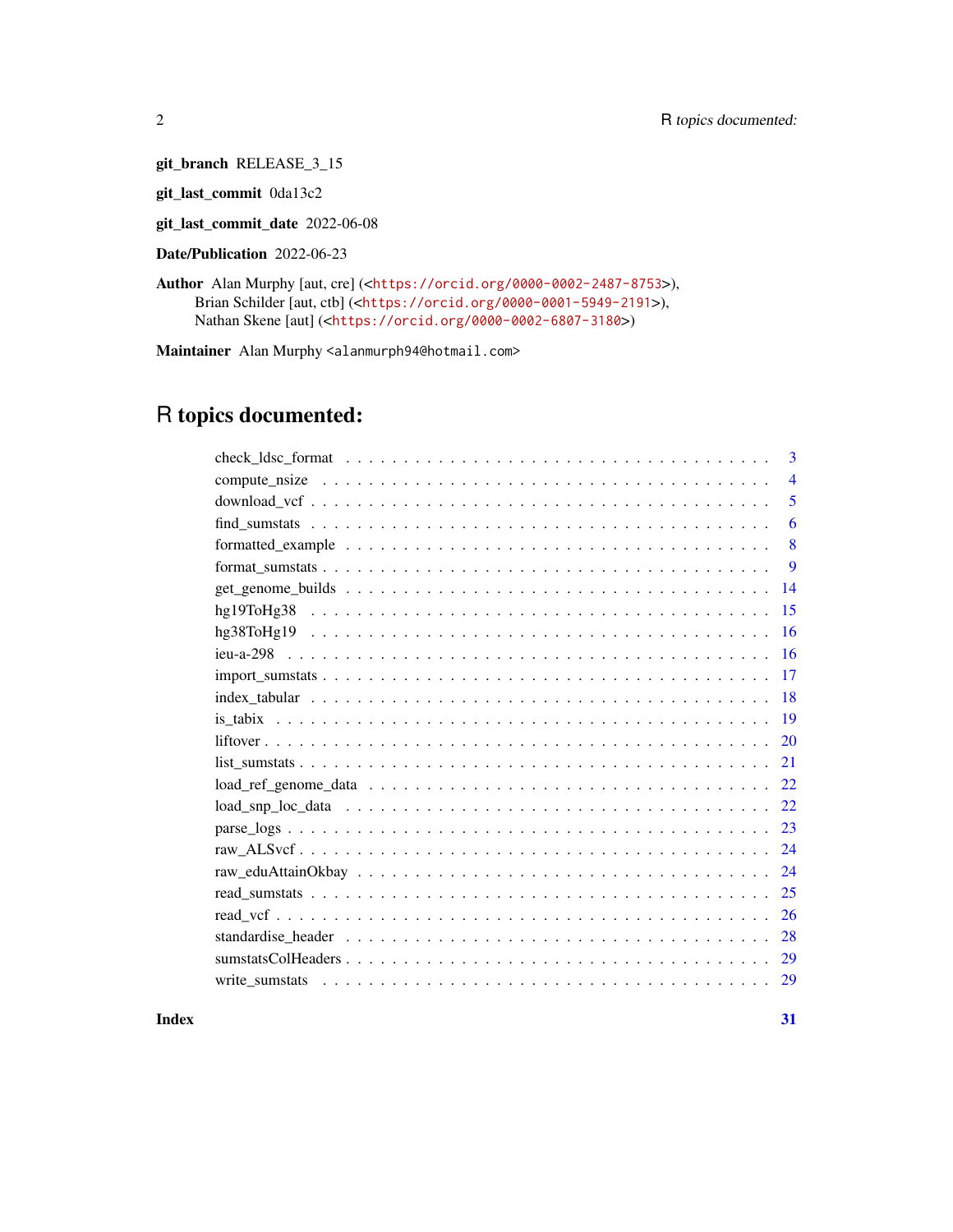<span id="page-2-0"></span>check\_ldsc\_format *Ensures that parameters are compatible with LDSC format*

## Description

Format summary statistics for direct input to Linkage Disequilibrium SCore (LDSC) regression without the need to use their munge\_sumstats.py script first.

#### Usage

```
check_ldsc_format(
  sumstats_dt,
  ldsc_format,
  convert_n_int,
  allele_flip_check,
  compute_z,
  compute_n
\mathcal{L}
```
## Arguments

| sumstats_dt       | data table obj of the summary statistics file for the GWAS.                                                                                                                                                                                                                                                                                                                                                                                                                                                                                                                                                        |
|-------------------|--------------------------------------------------------------------------------------------------------------------------------------------------------------------------------------------------------------------------------------------------------------------------------------------------------------------------------------------------------------------------------------------------------------------------------------------------------------------------------------------------------------------------------------------------------------------------------------------------------------------|
| ldsc_format       | Binary Ensure that output format meets all requirements to be fed directly into<br>LDSC without the need for additional munging. Default is FALSE                                                                                                                                                                                                                                                                                                                                                                                                                                                                  |
| convert_n_int     | Binary, if N (the number of samples) is not an integer, should this be rounded?<br>Default is TRUE.                                                                                                                                                                                                                                                                                                                                                                                                                                                                                                                |
| allele_flip_check |                                                                                                                                                                                                                                                                                                                                                                                                                                                                                                                                                                                                                    |
|                   | Binary Should the allele columns be checked against reference genome to infer<br>if flipping is necessary. Default is TRUE.                                                                                                                                                                                                                                                                                                                                                                                                                                                                                        |
| compute_z         | Whether to compute Z-score column from P. Default is FALSE. Note that im-<br>puting the Z-score for every SNP will not correct be perfectly correct and may<br>result in a loss of power. This should only be done as a last resort.                                                                                                                                                                                                                                                                                                                                                                               |
| compute_n         | Whether to impute N. Default of 0 won't impute, any other integer will be im-<br>puted as the N (sample size) for every SNP in the dataset. Note that imputing<br>the sample size for every SNP is not correct and should only be done as a last<br>resort. N can also be inputted with "ldsc", "sum", "giant" or "metal" by pass-<br>ing one of these for this field or a vector of multiple. Sum and an integer value<br>creates an N column in the output whereas giant, metal or ldsc create an Neff or<br>effective sample size. If multiples are passed, the formula used to derive it will<br>be indicated. |

#### Details

[LDSC documentation.](https://github.com/bulik/ldsc/wiki/Summary-Statistics-File-Format)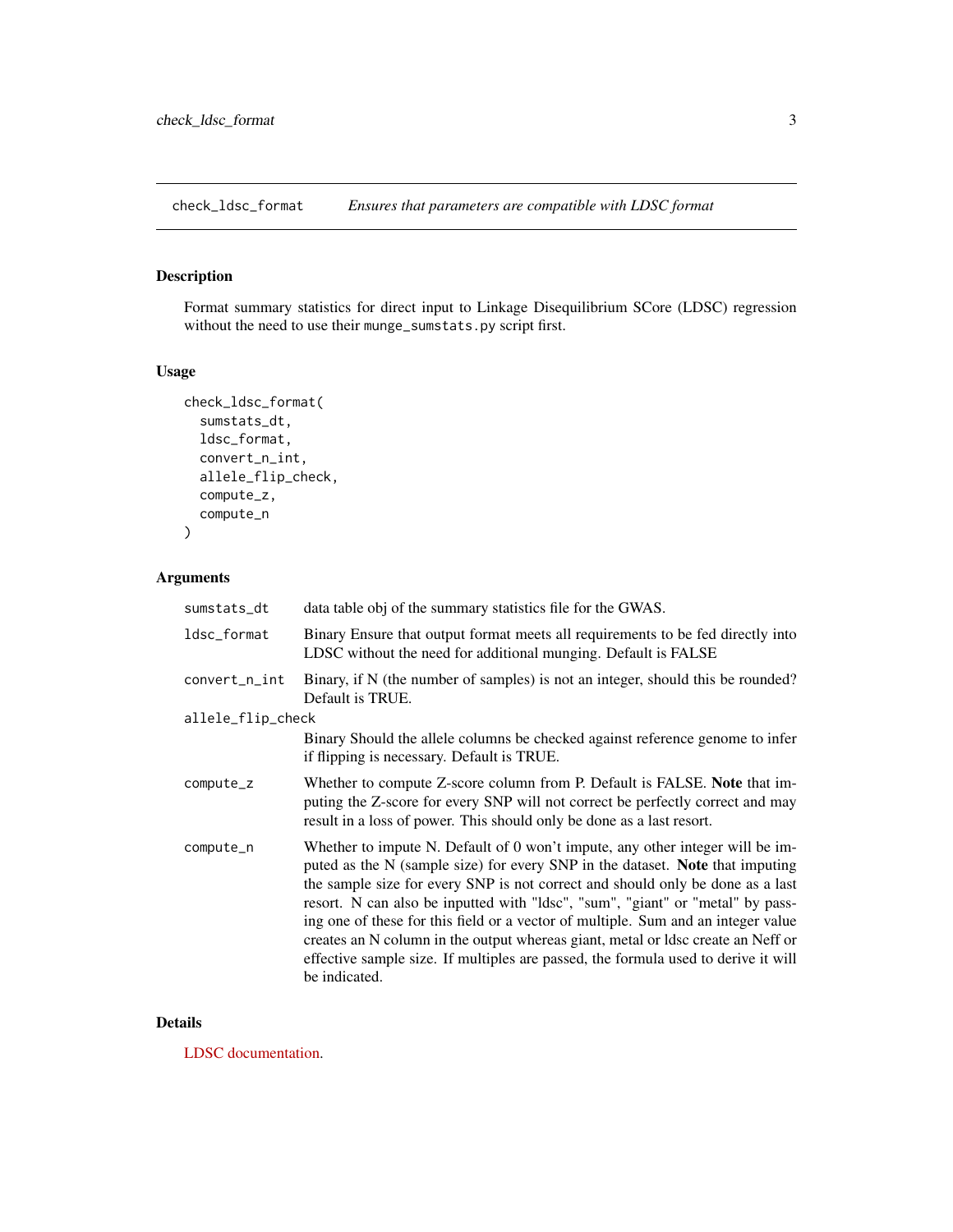## <span id="page-3-0"></span>Value

Formatted summary statistics

#### Source

[LDSC GitHub](https://github.com/bulik/ldsc)

| compute_nsize | Check for N column if not present and user wants, impute N based on<br>user's sample size. <b>NOTE</b> this will be the same value for each SNP<br>which is not necessarily correct and may cause issues down the line. N<br>can also be inputted with "ldsc", "sum", "giant" or "metal" by passing<br>one or multiple of these. |
|---------------|----------------------------------------------------------------------------------------------------------------------------------------------------------------------------------------------------------------------------------------------------------------------------------------------------------------------------------|
|               |                                                                                                                                                                                                                                                                                                                                  |

## Description

Check for N column if not present and user wants, impute N based on user's sample size. NOTE this will be the same value for each SNP which is not necessarily correct and may cause issues down the line. N can also be inputted with "ldsc", "sum", "giant" or "metal" by passing one or multiple of these.

## Usage

```
compute_nsize(
  sumstats_dt,
  imputation_ind = FALSE,
  compute_n = c("ldsc", "giant", "metal", "sum"),
  standardise_headers = FALSE,
  force_new = FALSE,
  return_list = TRUE
)
```

| sumstats_dt | data table obj of the summary statistics file for the GWAS.                                                                                                                                                                                                                                           |
|-------------|-------------------------------------------------------------------------------------------------------------------------------------------------------------------------------------------------------------------------------------------------------------------------------------------------------|
|             | imputation_ind Binary Should a column be added for each imputation step to show what SNPs<br>have imputed values for differing fields. This includes a field denoting SNP<br>allele flipping (flipped). Note these columns will be in the formatted summary<br>statistics returned. Default is FALSE. |
| compute_n   | How to compute per-SNP sample size (new column "N").                                                                                                                                                                                                                                                  |
|             | • 0: N will not be computed.                                                                                                                                                                                                                                                                          |
|             | $\bullet$ >0: If any number >0 is provided, that value will be set as N for every row.<br>Note: Computing N this way is incorrect and should be avoided if at all<br>possible.                                                                                                                        |
|             | • "sum": N will be computed as: cases $(N_CAS)$ + controls $(N_CON)$ , so<br>long as both columns are present.                                                                                                                                                                                        |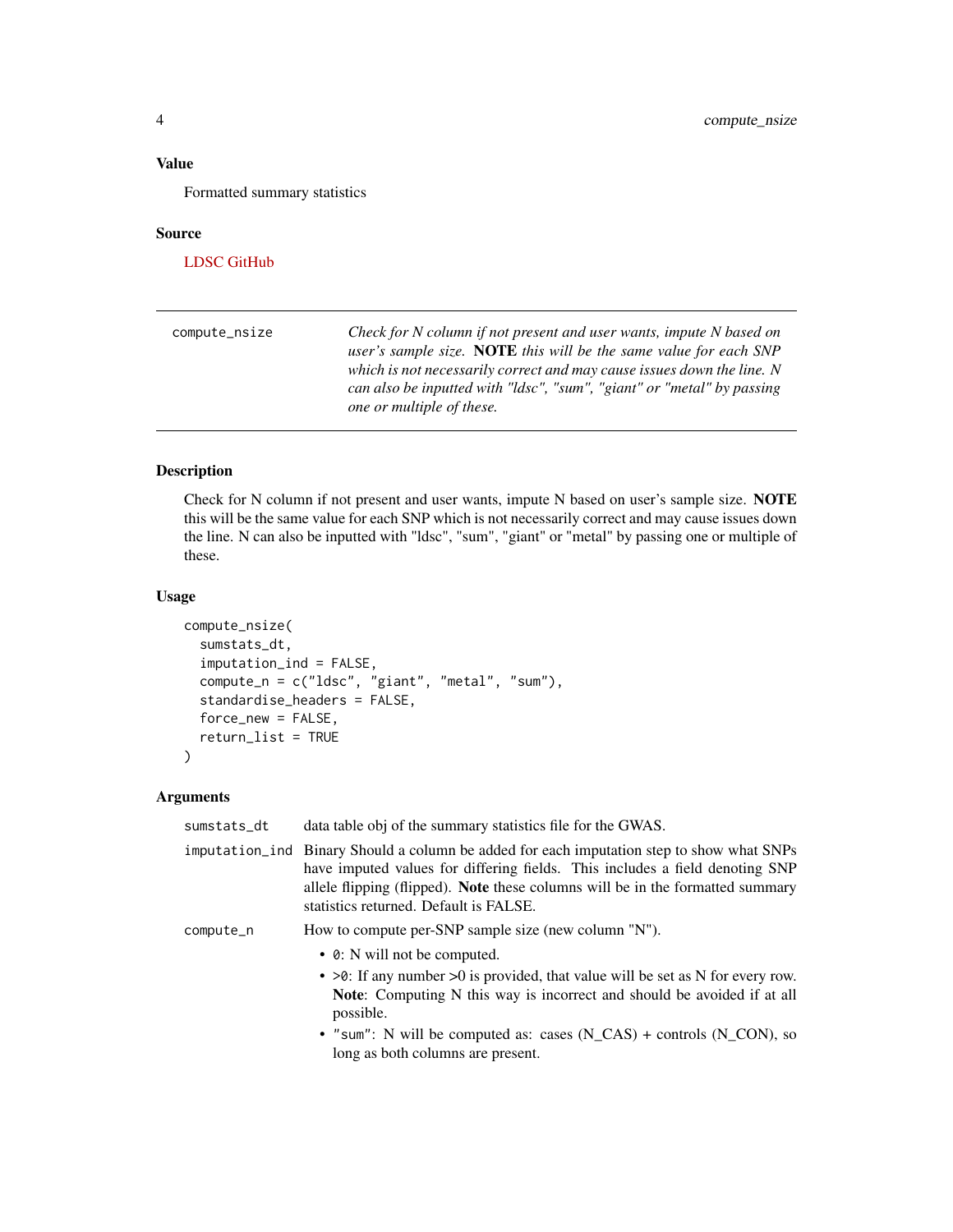<span id="page-4-0"></span>

|                     | • "1dsc": N will be computed as effective sample size: $Neff = (N_CAS+N_CON)*N_CAS/(N_CAS+1)$<br>/ mean((N_CAS/(N_CAS+N_CON))(N_CAS+N_CON)==max(N_CAS+N_CON)) |
|---------------------|---------------------------------------------------------------------------------------------------------------------------------------------------------------|
|                     | • "giant": N will be computed as effective sample size: $Neff = 2/(1/N_{\rm c}CAS)$<br>$+1/N$ CON).                                                           |
|                     | • "metal": N will be computed as effective sample size: Neff = $4/(1/N_{\text{S}})/N_{\text{S}}$<br>$+1/N$ CON).                                              |
| standardise_headers |                                                                                                                                                               |
|                     | Standardise headers first.                                                                                                                                    |
| force_new           | If "Neff" (or "N") already exists in sumstats_dt, replace it with the recomputed<br>version.                                                                  |
| return_list         | Return the sumstats_dt within a named list (default: TRUE).                                                                                                   |
|                     |                                                                                                                                                               |

## Value

list("sumstats\_dt"=sumstats\_dt)

## Examples

```
sumstats_dt <- MungeSumstats::formatted_example()
sumstats_dt2 <- MungeSumstats::compute_nsize(sumstats_dt=sumstats_dt,
                                             compute_n=10000)
```
download\_vcf *Download VCF file and its index file from Open GWAS*

## Description

Ideally, we would use [gwasvcf](https://github.com/MRCIEU/gwasvcf) instead but it hasn't been made available on CRAN or Bioconductor yet, so we can't include it as a dep.

```
download_vcf(
 vcf_url,
  vcf\_dir = tempdir(),vcf_download = TRUE,
  download_method = "download.file",
  force_new = FALSE,
  quiet = TRUE,nThread = 1
)
```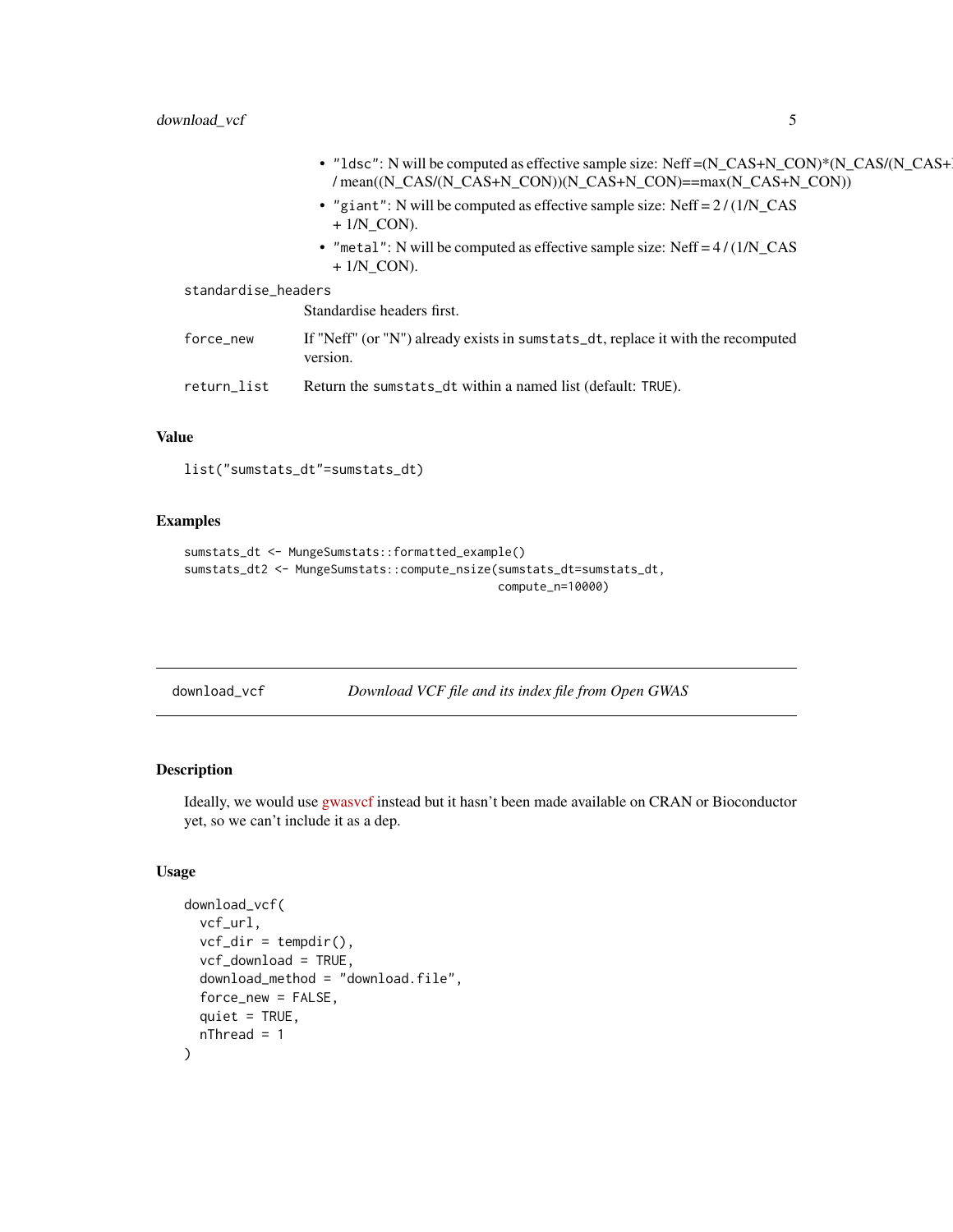#### <span id="page-5-0"></span>Arguments

| vcf_url         | Remote URL to VCF file.                                                                                                                                                                                                                                            |
|-----------------|--------------------------------------------------------------------------------------------------------------------------------------------------------------------------------------------------------------------------------------------------------------------|
| vcf_dir         | Where to download the original VCF from Open GWAS. WARNING: This is set<br>to tempdir() by default. This means the raw (pre-formatted) VCFs be deleted<br>upon ending the R session. Change this to keep the raw VCF file on disk (e.g.<br>$vcf_dir="./raw_vcf").$ |
| vcf_download    | Download the original VCF from Open GWAS.                                                                                                                                                                                                                          |
| download_method |                                                                                                                                                                                                                                                                    |
|                 | "axel" (multi-threaded) or "download.file" (single-threaded).                                                                                                                                                                                                      |
| force_new       | Overwrite a previously downloaded VCF with the same path name.                                                                                                                                                                                                     |
| quiet           | Run quietly.                                                                                                                                                                                                                                                       |
| nThread         | Number of threads to parallelize over.                                                                                                                                                                                                                             |

#### Value

List containing the paths to the downloaded VCF and its index file.

## Examples

```
#only run the examples if user has internet access:
if(try(is.character(getURL("www.google.com")))==TRUE){
vcf_url <- "https://gwas.mrcieu.ac.uk/files/ieu-a-298/ieu-a-298.vcf.gz"
out_paths <- download_vcf(vcf_url = vcf_url)
}
```

| find_sumstats |  | Search Open GWAS for datasets matching criteria |  |  |
|---------------|--|-------------------------------------------------|--|--|
|---------------|--|-------------------------------------------------|--|--|

## Description

For each argument, searches for any datasets matching a case-insensitive substring search in the respective metadata column. Users can supply a single character string or a list/vector of character strings.

```
find_sumstats(
  ids = NULL,traits = NULL,
 years = NULL,
 consortia = NULL,
  authors = NULL,populations = NULL,
  categories = NULL,
  subcategories = NULL,
```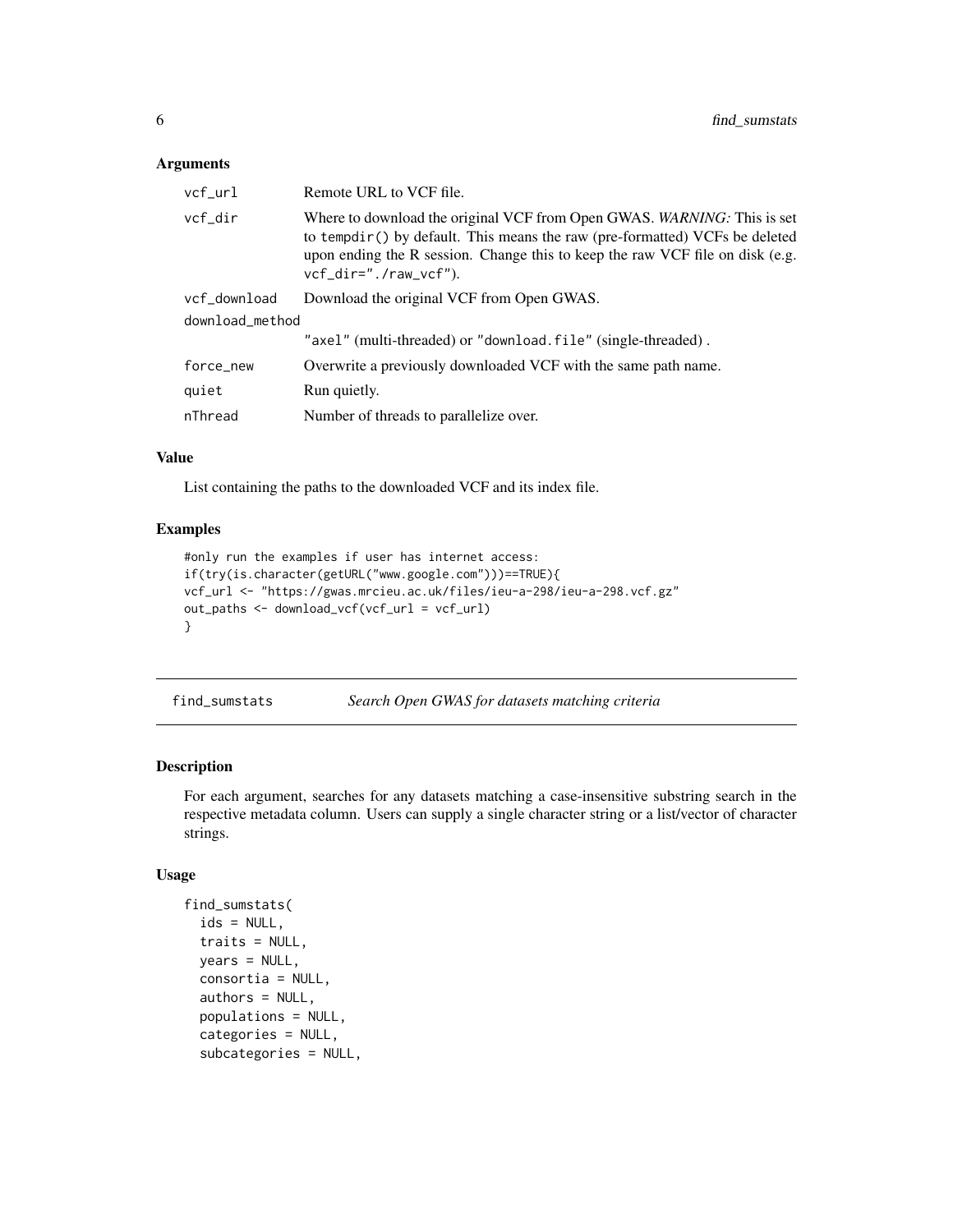## find\_sumstats 7

```
builds = NULL,
 pmids = NULL,
 min_sample_size = NULL,
 min_ncase = NULL,
 min_ncontrol = NULL,
 min_nsnp = NULL,
 include_NAs = FALSE,
 access_token = check_access_token()
)
```
## Arguments

| ids             | List of Open GWAS study IDs (e.g. c("prot-a-664", "ieu-b-4760")).                                               |  |
|-----------------|-----------------------------------------------------------------------------------------------------------------|--|
| traits          | List of traits (e.g. c("parkinson", "Alzheimer")).                                                              |  |
| years           | List of years (e.g. seq(2015, 2021) or c(2010, 2012, 2021)).                                                    |  |
| consortia       | List of consortia (e.g. c ("MRC-IEU", "Neale Lab").                                                             |  |
| authors         | List of authors (e.g. c("Elsworth", "Kunkle", "Neale")).                                                        |  |
| populations     | List of populations (e.g. c("European", "Asian")).                                                              |  |
| categories      | List of categories (e.g. c("Binary", "Continuous", "Disease", "Risk factor"))).                                 |  |
| subcategories   | List of categories (e.g. c("neurological", "Immune", "cardio"))).                                               |  |
| builds          | List of genome builds (e.g. $c("hg19", "grch37").$ ).                                                           |  |
| pmids           | List of PubMed ID (exact matches only) (e.g. c (29875488, 30305740, 28240269)).                                 |  |
| min_sample_size |                                                                                                                 |  |
|                 | Minimum total number of study participants (e.g. 5000).                                                         |  |
| min_ncase       | Minimum number of case participants (e.g. 1000).                                                                |  |
| min_ncontrol    | Minimum number of control participants (e.g. 1000).                                                             |  |
| min_nsnp        | Minimum number of SNPs (e.g. 200000).                                                                           |  |
| include_NAs     | Include datasets with missing metadata for size criteria (i.e. min_sample_size,<br>min_ncase, or min_ncontrol). |  |
| access_token    | Google OAuth2 access token. Used to authenticate level of access to data                                        |  |

## Details

By default, returns metadata for all studies currently in Open GWAS database.

## Value

(Filtered) GWAS metadata table.

```
# Only run the examples if user has internet access:
if(try(is.character(getURL("www.google.com")))==TRUE){
### By ID
metagwas <- find_sumstats(ids = c(
```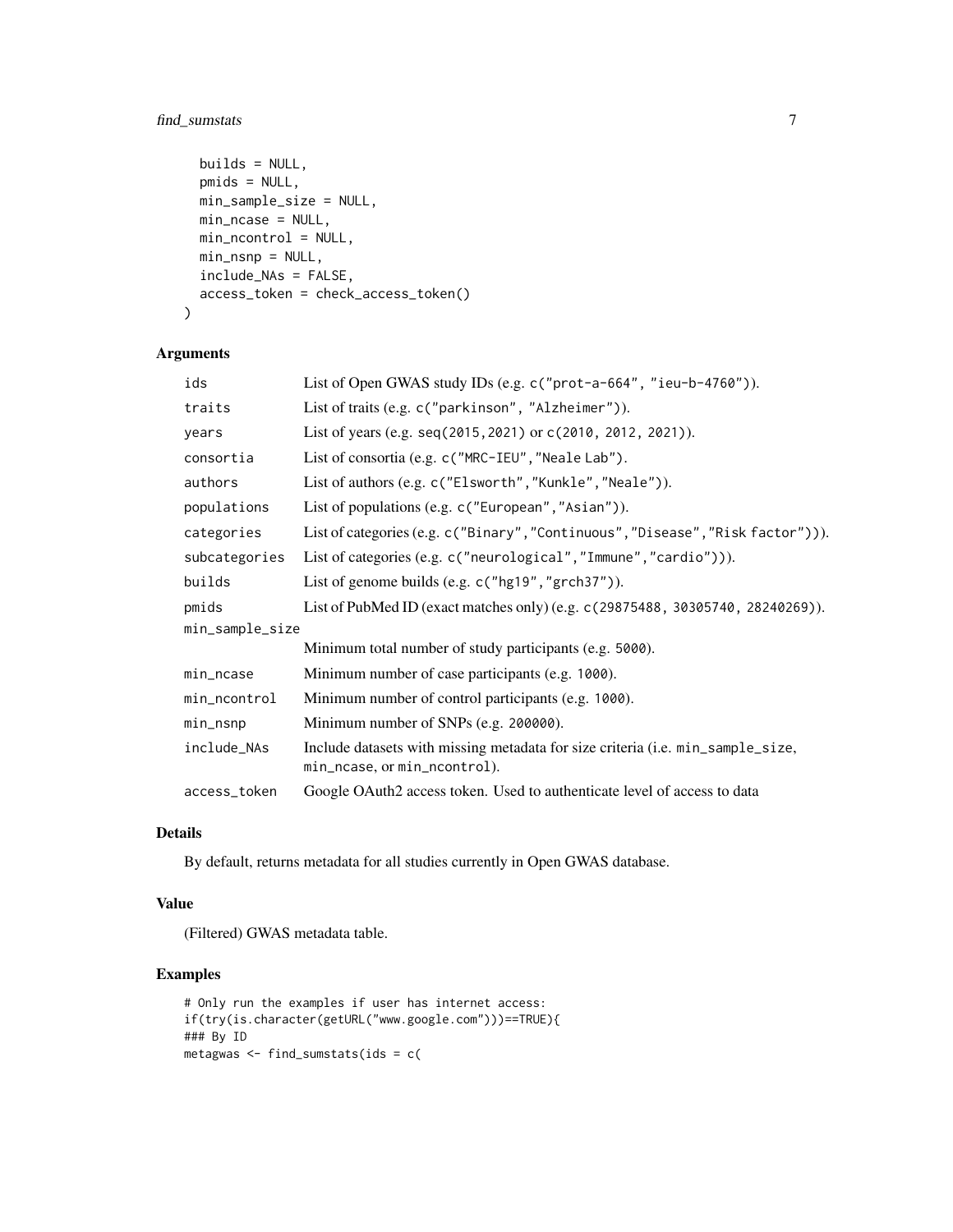```
"ieu-b-4760",
    "prot-a-1725",
    "prot-a-664"
))
### By ID amd sample size
metagwas <- find_sumstats(
    ids = c("ieu-b-4760", "prot-a-1725", "prot-a-664"),
    min_sample_size = 5000
\lambda### By criteria
metagwas <- find_sumstats(
    traits = c("alzheimer", "parkinson"),
    years = seq(2015, 2021)
)
}
```
formatted\_example *Formatted example*

## Description

Returns an example of summary stats that have had their column names already standardised with [standardise\\_header.](#page-27-1)

## Usage

```
formatted_example(
 path = system.file("extdata", "eduAttainOkbay.txt", package = "MungeSumstats"),
 formatted = TRUE,
  sorted = TRUE
)
```
## Arguments

| path      | Path to raw example file. Default to built-in dataset.                   |
|-----------|--------------------------------------------------------------------------|
| formatted | Whether the column names should be formatted (default:TRUE).             |
| sorted    | Whether the rows should be sorted by genomic coordinates (default:TRUE). |

#### Value

sumstats\_dt

## Examples

sumstats\_dt <- MungeSumstats::formatted\_example()

<span id="page-7-0"></span>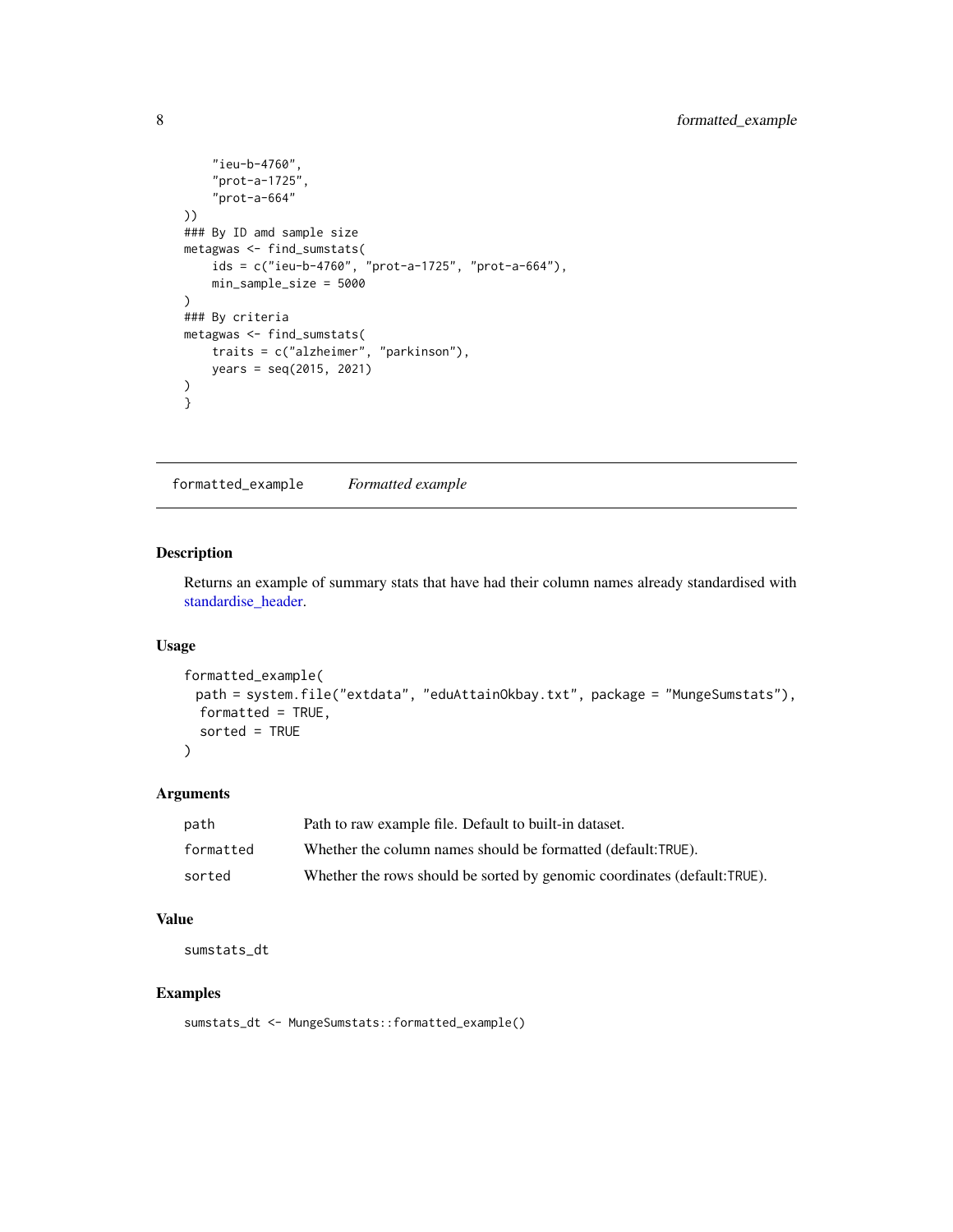<span id="page-8-1"></span><span id="page-8-0"></span>

## Description

Check that summary statistics from GWAS are in a homogeneous format

```
format_sumstats(
  path,
  ref_genome = NULL,
  convert_ref_genome = NULL,
  convert_small_p = TRUE,
  convert_large_p = TRUE,
  convert_neg_p = TRUE,
  compute_z = FALSE,force_new_z = FALSE,
  compute\_n = 0L,convert_n(int = TRUE,impute_beta = FALSE,
  impute_se = FALSE,
  analysis_trait = NULL,
  INFO_fitter = 0.9,
  FRQ_filter = 0,
  pos_se = TRUE,
  effect_columns_nonzero = FALSE,
 N_{std} = 5,
 N_dropNA = TRUE,
  rmv_chr = c("X", "Y", "MT"),
  rmv_chrPrefix = TRUE,
  on_ref_genome = TRUE,
  strand_ambig_filter = FALSE,
  allele_flip_check = TRUE,
  allele_flip_drop = TRUE,
  allele_flip_z = TRUE,
  allele_flip_frq = TRUE,
 bi_allelic_filter = TRUE,
  snp_ids_are_rs_ids = TRUE,
  remove_multi_rs_snp = FALSE,
  frq_is_maf = TRUE,indels = TRUE,
  sort_coordinates = TRUE,
  nThread = 1,
  save_path = tempfile(fileext = ".tsv.gz"),
 write_vcf = FALSE,
```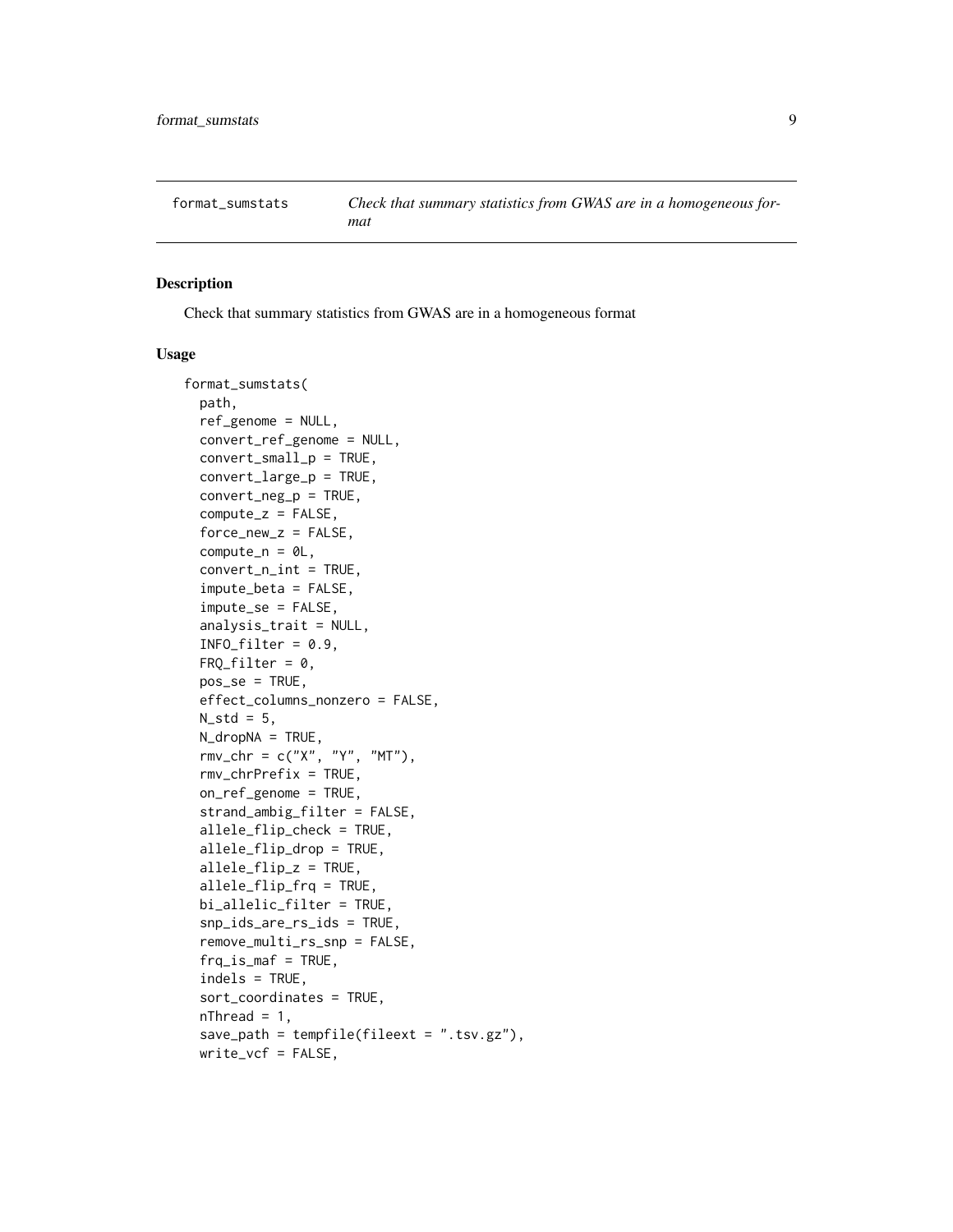```
tabix_index = FALSE,
  return_data = FALSE,
  return_format = "data.table",
  ldsc_format = FALSE,
  log_folder_ind = FALSE,
  log_mungesumstats_msgs = FALSE,
  log_folder = tempdir(),
  imputation_ind = FALSE,
  force_new = FALSE,
 mapping_file = sumstatsColHeaders
\mathcal{L}
```

| path               | Filepath for the summary statistics file to be formatted. A dataframe or datat-<br>able of the summary statistics file can also be passed directly to MungeSumstats<br>using the path parameter.                                                                                                                                                                                                                                                                                                                                                                                                                   |
|--------------------|--------------------------------------------------------------------------------------------------------------------------------------------------------------------------------------------------------------------------------------------------------------------------------------------------------------------------------------------------------------------------------------------------------------------------------------------------------------------------------------------------------------------------------------------------------------------------------------------------------------------|
| ref_genome         | name of the reference genome used for the GWAS ("GRCh37" or "GRCh38").<br>Argument is case-insensitive. Default is NULL which infers the reference genome<br>from the data.                                                                                                                                                                                                                                                                                                                                                                                                                                        |
| convert_ref_genome |                                                                                                                                                                                                                                                                                                                                                                                                                                                                                                                                                                                                                    |
|                    | name of the reference genome to convert to ("GRCh37" or "GRCh38"). This<br>will only occur if the current genome build does not match. Default is not to<br>convert the genome build (NULL).                                                                                                                                                                                                                                                                                                                                                                                                                       |
| convert_small_p    |                                                                                                                                                                                                                                                                                                                                                                                                                                                                                                                                                                                                                    |
|                    | Binary, should non-negative p-values $\le$ 5e-324 be converted to 0? Small p-<br>values pass the R limit and can cause errors with LDSC/MAGMA and should<br>be converted. Default is TRUE.                                                                                                                                                                                                                                                                                                                                                                                                                         |
| convert_large_p    |                                                                                                                                                                                                                                                                                                                                                                                                                                                                                                                                                                                                                    |
|                    | Binary, should p-values $>1$ be converted to 1? P-values $>1$ should not be possible<br>and can cause errors with LDSC/MAGMA and should be converted. Default is<br>TRUE.                                                                                                                                                                                                                                                                                                                                                                                                                                          |
| convert_neg_p      | Binary, should p-values $\langle 0 \rangle$ be converted to 0? Negative p-values should not be<br>possible and can cause errors with LDSC/MAGMA and should be converted.<br>Default is TRUE.                                                                                                                                                                                                                                                                                                                                                                                                                       |
| compute_z          | Whether to compute Z-score column from P. Default is FALSE. Note that im-<br>puting the Z-score for every SNP will not correct be perfectly correct and may<br>result in a loss of power. This should only be done as a last resort.                                                                                                                                                                                                                                                                                                                                                                               |
| force_new_z        | When a "Z" column already exists, it will be used by default. To override and<br>compute a new Z-score column from P set force_new_z=TRUE.                                                                                                                                                                                                                                                                                                                                                                                                                                                                         |
| compute_n          | Whether to impute N. Default of 0 won't impute, any other integer will be im-<br>puted as the N (sample size) for every SNP in the dataset. Note that imputing<br>the sample size for every SNP is not correct and should only be done as a last<br>resort. N can also be inputted with "ldsc", "sum", "giant" or "metal" by pass-<br>ing one of these for this field or a vector of multiple. Sum and an integer value<br>creates an N column in the output whereas giant, metal or ldsc create an Neff or<br>effective sample size. If multiples are passed, the formula used to derive it will<br>be indicated. |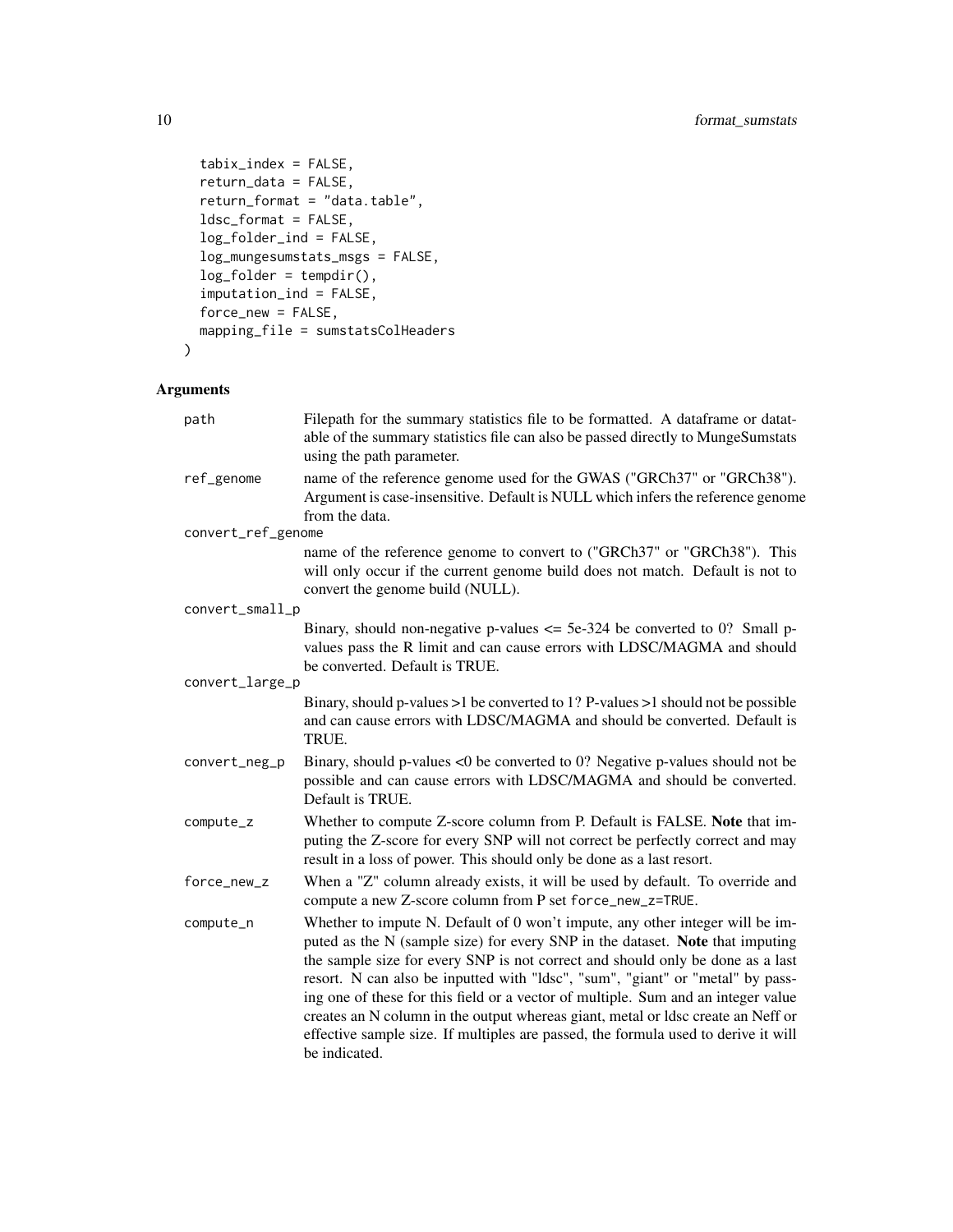| convert_n_int          | Binary, if N (the number of samples) is not an integer, should this be rounded?<br>Default is TRUE.                                                                                                                                                                                                                                    |
|------------------------|----------------------------------------------------------------------------------------------------------------------------------------------------------------------------------------------------------------------------------------------------------------------------------------------------------------------------------------|
| impute_beta            | Binary, whether BETA should be imputed using other effect data if it isn't<br>present in the sumstats. Note that this imputation is an approximation so could<br>have an effect on downstream analysis. Use with caution. The different methods<br>MungeSumstats will try and impute beta (in this order or priority) are:             |
|                        | 1. log(OR) 2. Z x SE Default value is FALSE.                                                                                                                                                                                                                                                                                           |
| impute_se              | Binary, whether the standard error should be imputed using other effect data if<br>it isn't present in the sumstats. Note that this imputation is an approximation so<br>could have an effect on downstream analysis. Use with caution. The different<br>methods MungeSumstats will try and impute se (in this order or priority) are: |
|                        | 1. BETA / Z 2. abs(BETA/ qnorm(P/2)) Default is FALSE.                                                                                                                                                                                                                                                                                 |
|                        | analysis_trait If multiple traits were studied, name of the trait for analysis from the GWAS.<br>Default is NULL.                                                                                                                                                                                                                      |
| INFO_filter            | numeric The minimum value permissible of the imputation information score (if<br>present in sumstats file). Default 0.9.                                                                                                                                                                                                               |
| FRQ_filter             | numeric The minimum value permissible of the frequency (FRQ) of the SNP<br>(i.e. Allele Frequency (AF)) (if present in sumstats file). By default no filtering<br>is done, i.e. value of 0.                                                                                                                                            |
| pos_se                 | Binary Should the standard Error (SE) column be checked to ensure it is greater<br>than 0? Those that are, are removed (if present in sumstats file). Default TRUE.                                                                                                                                                                    |
| effect_columns_nonzero |                                                                                                                                                                                                                                                                                                                                        |
|                        | Binary should the effect columns in the data BETA, OR (odds ratio), LOG_ODDS, SIGNED_SUMSTAT<br>be checked to ensure no SNP=0. Those that do are removed (if present in sum-<br>stats file). Default FALSE.                                                                                                                            |
| N_std                  | numeric The number of standard deviations above the mean a SNP's N is needed<br>to be removed. Default is 5.                                                                                                                                                                                                                           |
| N_dropNA               | Drop rows where N is missing. Default is TRUE.                                                                                                                                                                                                                                                                                         |
| rmv_chr                | vector or character The chromosomes on which the SNPs should be removed.<br>Use NULL if no filtering necessary. Default is X, Y and mitochondrial.                                                                                                                                                                                     |
| rmv_chrPrefix          | Remove "chr" or "CHR" from chromosome names. Default is TRUE.                                                                                                                                                                                                                                                                          |
| on_ref_genome          | Binary Should a check take place that all SNPs are on the reference genome by<br>SNP ID. Default is TRUE.                                                                                                                                                                                                                              |
| strand_ambig_filter    |                                                                                                                                                                                                                                                                                                                                        |
|                        | Binary Should SNPs with strand-ambiguous alleles be removed. Default is<br>FALSE.                                                                                                                                                                                                                                                      |
| allele_flip_check      | Binary Should the allele columns be checked against reference genome to infer                                                                                                                                                                                                                                                          |
|                        | if flipping is necessary. Default is TRUE.                                                                                                                                                                                                                                                                                             |
| allele_flip_drop       | Binary Should the SNPs for which neither their A1 or A2 base pair values match                                                                                                                                                                                                                                                         |
|                        | a reference genome be dropped. Default is TRUE.                                                                                                                                                                                                                                                                                        |
| allele_flip_z          | Binary should the Z-score be flipped along with effect and FRQ columns like                                                                                                                                                                                                                                                            |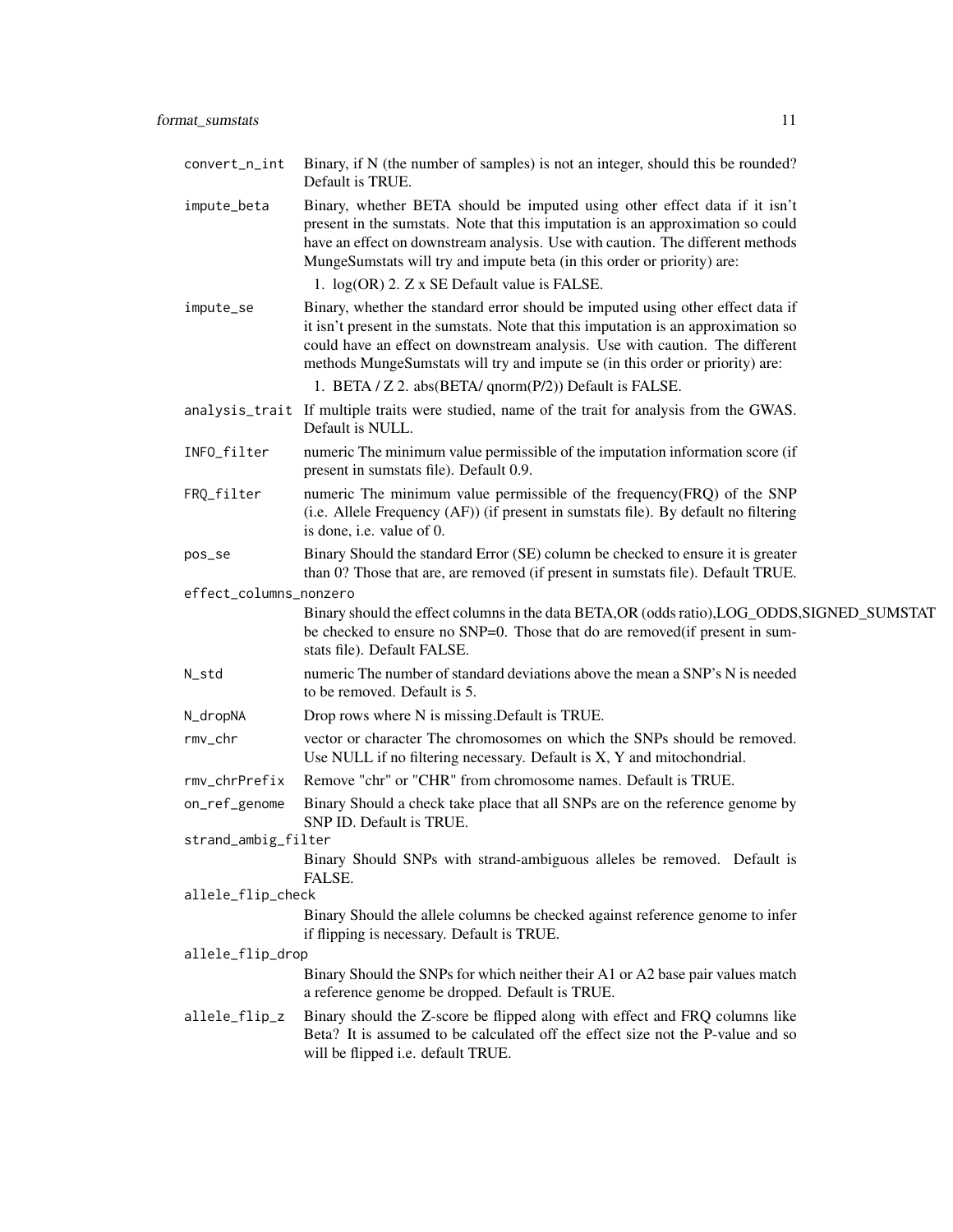| allele_flip_frq        |                                                                                                                                                                                                                                                                                                                                                                                                            |  |
|------------------------|------------------------------------------------------------------------------------------------------------------------------------------------------------------------------------------------------------------------------------------------------------------------------------------------------------------------------------------------------------------------------------------------------------|--|
|                        | Binary should the frequency (FRQ) column be flipped along with effect and<br>z-score columns like Beta? Default TRUE.                                                                                                                                                                                                                                                                                      |  |
| bi_allelic_filter      |                                                                                                                                                                                                                                                                                                                                                                                                            |  |
|                        | Binary Should non-biallelic SNPs be removed. Default is TRUE.                                                                                                                                                                                                                                                                                                                                              |  |
| snp_ids_are_rs_ids     |                                                                                                                                                                                                                                                                                                                                                                                                            |  |
|                        | Binary Should the supplied SNP ID's be assumed to be RSIDs. If not, imputa-<br>tion using the SNP ID for other columns like base-pair position or chromosome<br>will not be possible. If set to FALSE, the SNP RS ID will be imputed from the<br>reference genome if possible. Default is TRUE.                                                                                                            |  |
| remove_multi_rs_snp    |                                                                                                                                                                                                                                                                                                                                                                                                            |  |
|                        | Binary Sometimes summary statistics can have multiple RSIDs on one row<br>(i.e. related to one SNP), for example "rs5772025_rs397784053". This can<br>cause an error so by default, the first RS ID will be kept and the rest removed<br>e.g."rs5772025". If you want to just remove these SNPs entirely, set it to TRUE.<br>Default is FALSE.                                                             |  |
| frq_is_maf             | Conventionally the FRQ column is intended to show the minor/effect allele fre-<br>quency (MAF) but sometimes the major allele frequency can be inferred as the<br>FRQ column. This logical variable indicates that the FRQ column should be<br>renamed to MAJOR_ALLELE_FRQ if the frequency values appear to relate to<br>the major allele i.e. $>0.5$ . By default this mapping won't occur i.e. is TRUE. |  |
| indels                 | Binary does your Sumstats file contain Indels? These don't exist in our reference<br>file so they will be excluded from checks if this value is TRUE. Default is TRUE.                                                                                                                                                                                                                                     |  |
| sort_coordinates       |                                                                                                                                                                                                                                                                                                                                                                                                            |  |
|                        | Whether to sort by coordinates of resulting sumstats                                                                                                                                                                                                                                                                                                                                                       |  |
| nThread                | Number of threads to use for parallel processes.                                                                                                                                                                                                                                                                                                                                                           |  |
| save_path              | File path to save formatted data. Defaults to tempfile(fileext=".tsv.gz").                                                                                                                                                                                                                                                                                                                                 |  |
| write_vcf              | Whether to write as VCF (TRUE) or tabular file (FALSE).                                                                                                                                                                                                                                                                                                                                                    |  |
| tabix_index            | Index the formatted summary statistics with tabix for fast querying.                                                                                                                                                                                                                                                                                                                                       |  |
| return_data            | Return data. table, GRanges or VRanges directly to user. Otherwise, return the<br>path to the save data. Default is FALSE.                                                                                                                                                                                                                                                                                 |  |
| return_format          | If return_data is TRUE. Object type to be returned ("data.table","vranges","granges").                                                                                                                                                                                                                                                                                                                     |  |
| ldsc_format            | Binary Ensure that output format meets all requirements to be fed directly into<br>LDSC without the need for additional munging. Default is FALSE                                                                                                                                                                                                                                                          |  |
|                        | log_folder_ind Binary Should log files be stored containing all filtered out SNPs (separate file<br>per filter). The data is outputted in the same format specified for the resulting<br>sumstats file. The only exception to this rule is if output is vcf, then log file<br>saved as .tsv.gz. Default is FALSE.                                                                                          |  |
| log_mungesumstats_msgs |                                                                                                                                                                                                                                                                                                                                                                                                            |  |
|                        | Binary Should a log be stored containing all messages and errors printed by<br>MungeSumstats in a run. Default is FALSE                                                                                                                                                                                                                                                                                    |  |
| log_folder             | Filepath to the directory for the log files and the log of MungeSumstats messages<br>to be stored. Default is a temporary directory.                                                                                                                                                                                                                                                                       |  |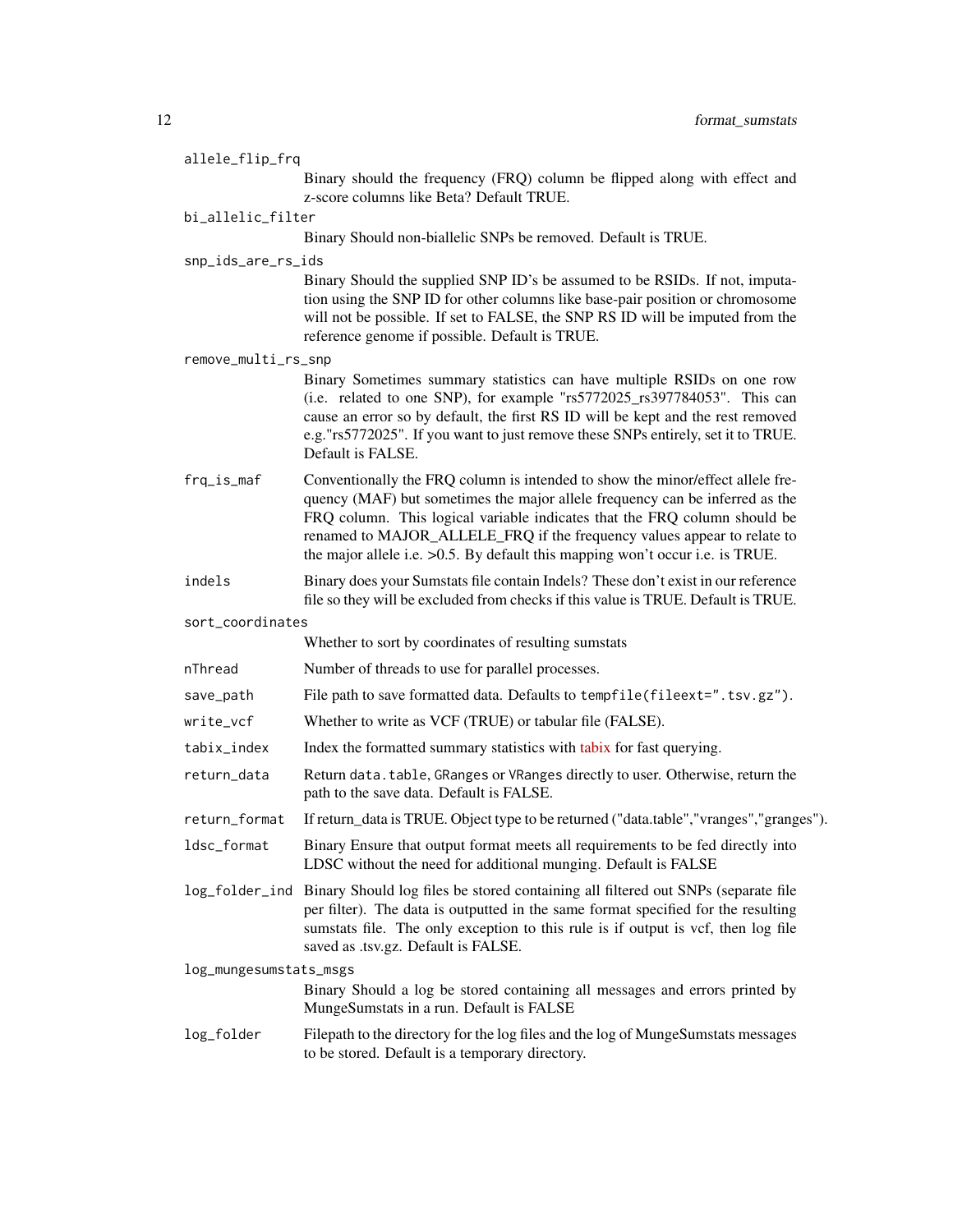|              | imputation_ind Binary Should a column be added for each imputation step to show what SNPs<br>have imputed values for differing fields. This includes a field denoting SNP<br>allele flipping (flipped). On the flipped value, this denoted whether the alelles<br>where switched based on MungeSumstats initial choice of A1, A2 from the input<br>column headers and thus may not align with what the creator intended. Note<br>these columns will be in the formatted summary statistics returned. Default is<br>FALSE. |
|--------------|---------------------------------------------------------------------------------------------------------------------------------------------------------------------------------------------------------------------------------------------------------------------------------------------------------------------------------------------------------------------------------------------------------------------------------------------------------------------------------------------------------------------------|
| force_new    | If a formatted file of the same names as save_path exists, formatting will be<br>skipped and this file will be imported instead (default). Set force_new=TRUE to<br>override this.                                                                                                                                                                                                                                                                                                                                        |
| mapping_file | MungeSumstats has a pre-defined column-name mapping file which should cover<br>the most common column headers and their interpretations. However, if a col-<br>umn header that is in youf file is missing of the mapping we give is incorrect<br>you can supply your own mapping file. Must be a 2 column data frame with col-<br>umn names "Uncorrected" and "Corrected". See data (sumstats ColHeaders) for<br>default mapping and necessary format.                                                                    |

#### Value

The address for the modified sumstats file or the actual data dependent on user choice. Also, if log files wanted by the user, the return in both above instances are a list.

```
# Pass path to Educational Attainment Okbay sumstat file to a temp directory
eduAttainOkbayPth <- system.file("extdata", "eduAttainOkbay.txt",
   package = "MungeSumstats"
)
## Call uses reference genome as default with more than 2GB of memory,
## which is more than what 32-bit Windows can handle so remove certain checks
is_32bit_windows <-
    .Platform$OS.type == "windows" && .Platform$r_arch == "i386"
if (!is_32bit_windows) {
    reformatted <- format_sumstats(
       path = eduAttainOkbayPth,
        ref_genome = "GRCh37"
   \lambda} else {
   reformatted <- format_sumstats(
       path = eduAttainOkbayPth,
       ref_genome = "GRCh37",
       on_ref_genome = FALSE,
        strand_ambig_filter = FALSE,
       bi_allelic_filter = FALSE,
        allele_flip_check = FALSE
   )
}
# returned location has the updated summary statistics file
```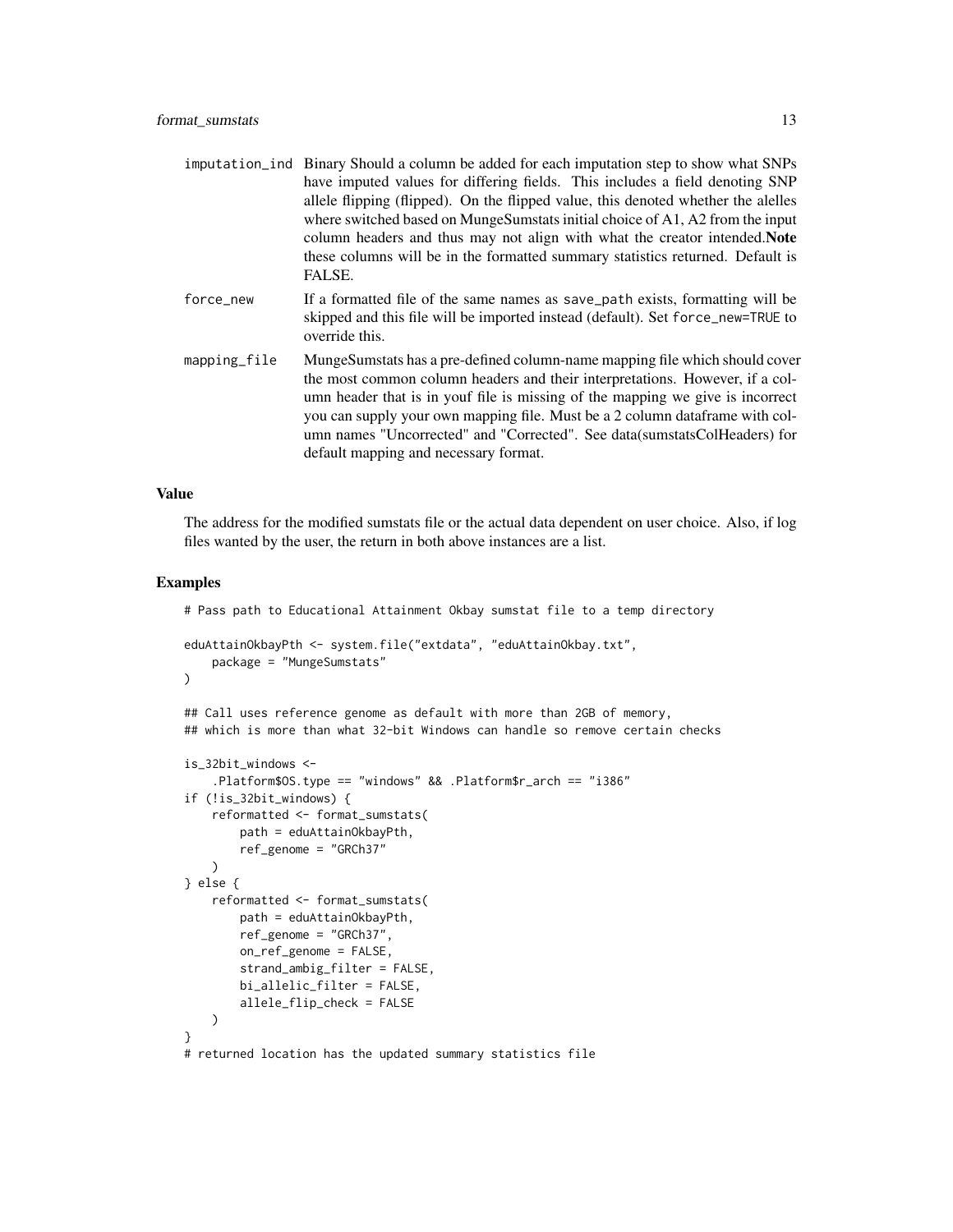<span id="page-13-0"></span>get\_genome\_builds *Infer genome builds*

## Description

Infers the genome build of summary statistics files (GRCh37 or GRCh38) from the data. Uses SNP (RSID) & CHR & BP to get genome build.

#### Usage

```
get_genome_builds(
  sumstats_list,
  header_only = TRUE,
  sampled_snps = 10000,
  names_from_paths = FALSE,
 nThread = 1)
```
## Arguments

| sumstats_list    | A named list of paths to summary statistics, or a named list of data.table<br>objects.                                                                                                            |
|------------------|---------------------------------------------------------------------------------------------------------------------------------------------------------------------------------------------------|
| header_only      | Instead of reading in the entire sumstats file, only read in the first N rows where<br>N=sampled_snps. This should help speed up cases where you have to read in<br>sumstats from disk each time. |
| sampled_snps     | Downsample the number of SNPs used when inferring genome build to save<br>time.                                                                                                                   |
| names_from_paths |                                                                                                                                                                                                   |
|                  | Infer the name of each item in sumstats_list from its respective file path.<br>Only works if sumstats_list is a list of paths.                                                                    |
| nThread          | Number of threads to use for parallel processes.                                                                                                                                                  |
|                  |                                                                                                                                                                                                   |

#### Details

Iterative version of get\_genome\_build.

#### Value

ref\_genome the genome build of the data

```
# Pass path to Educational Attainment Okbay sumstat file to a temp directory
eduAttainOkbayPth <- system.file("extdata", "eduAttainOkbay.txt",
   package = "MungeSumstats"
)
```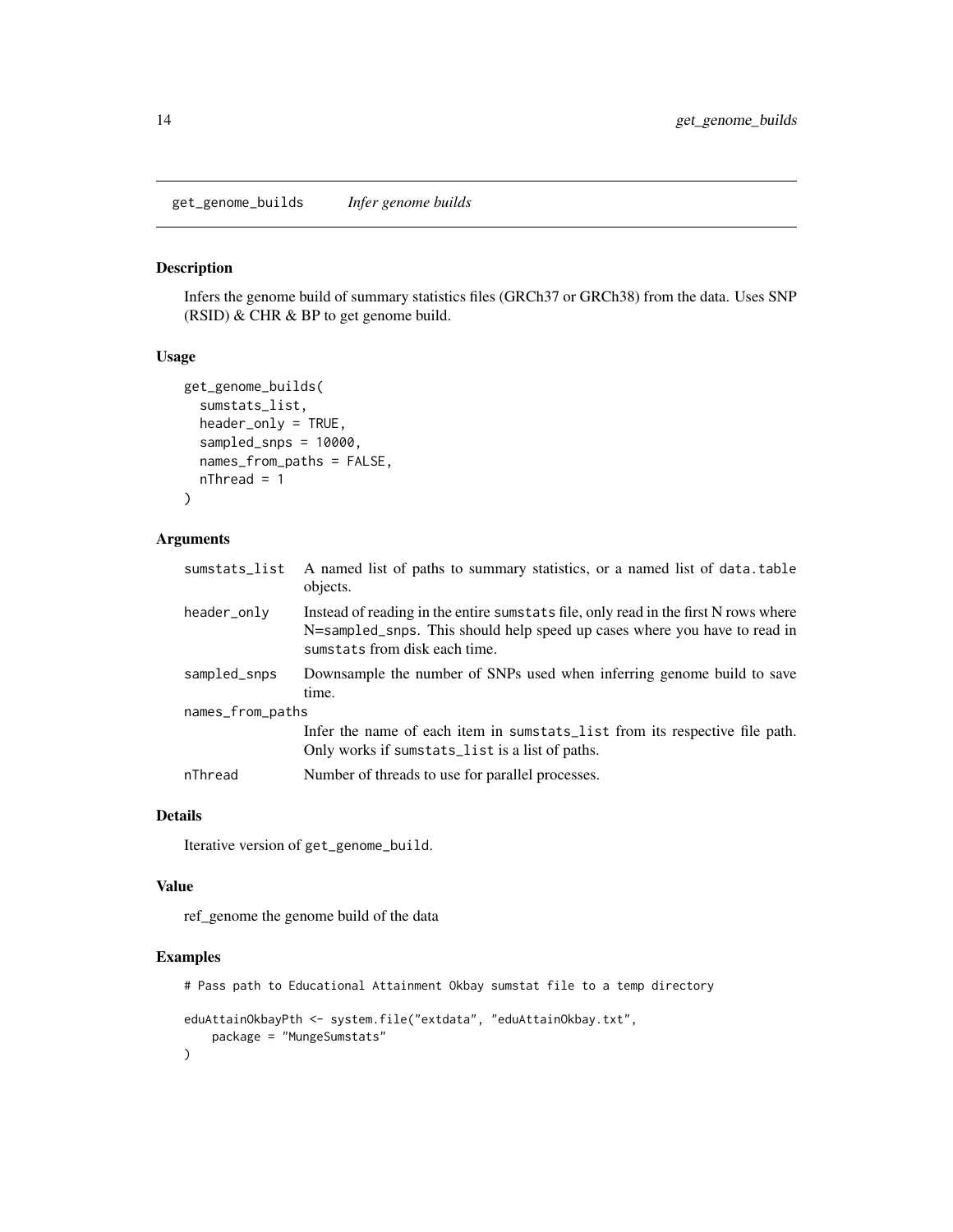## <span id="page-14-0"></span>hg19ToHg38 15

```
sumstats_list <- list(ss1 = eduAttainOkbayPth, ss2 = eduAttainOkbayPth)
## Call uses reference genome as default with more than 2GB of memory,
## which is more than what 32-bit Windows can handle so remove certain checks
is_32bit_windows <-
    .Platform$OS.type == "windows" && .Platform$r_arch == "i386"
if (!is_32bit_windows) {
    #multiple sumstats can be passed at once to get all their genome builds:
    #ref_genomes <- get_genome_builds(sumstats_list = sumstats_list)
    #just passing first here for speed
    sumstats_list_quick <- list(ss1 = eduAttainOkbayPth)
    ref_genomes <- get_genome_builds(sumstats_list = sumstats_list_quick)
}
```
hg19ToHg38 *UCSC Chain file hg19 to hg38*

## Description

UCSC Chain file hg19 to hg38, .chain.gz file, downloaded from https://hgdownload.cse.ucsc.edu/goldenpath/hg19/liftOver/ on 09/10/21

#### Format

gunzipped chain file

## Details

UCSC Chain file hg19 to hg38, .chain.gz file, downloaded on 09/10/21 To be used as a back up if the download from UCSC fails.

#### hg19ToHg38.over.chain.gz

NA

## Source

The chain file was downloaded from https://hgdownload.cse.ucsc.edu/goldenpath/hg19/liftOver/ utils::download.file('ftp://hgdownload.cse.ucsc.edu/goldenPath/hg19/liftOver/hg19ToHg38.over.chain.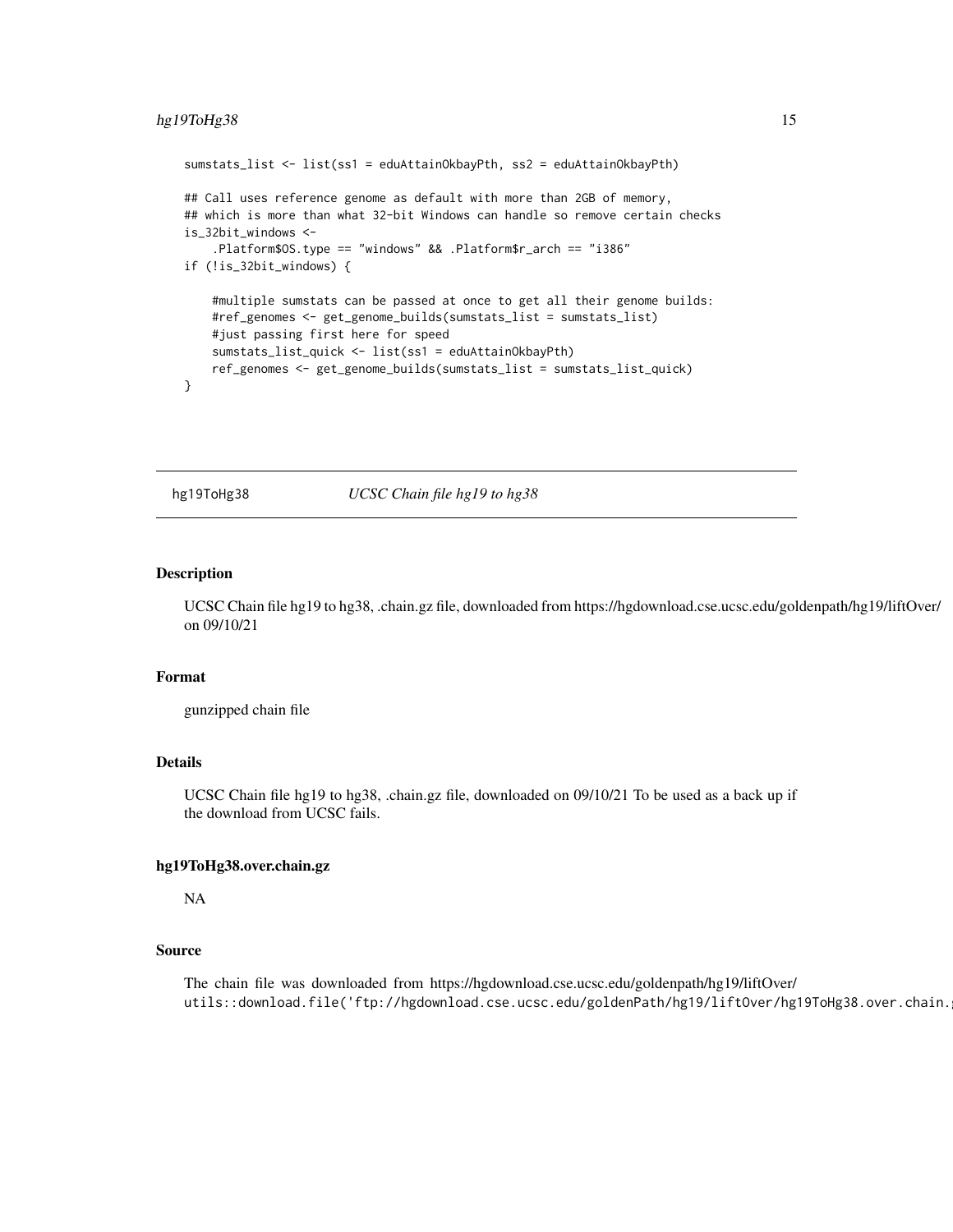<span id="page-15-0"></span>

#### Description

UCSC Chain file hg38 to hg19, .chain.gz file, downloaded from https://hgdownload.cse.ucsc.edu/goldenpath/hg19/liftOver/ on 09/10/21

## Format

gunzipped chain file

#### Details

UCSC Chain file hg38 to hg19, .chain.gz file, downloaded on 09/10/21 To be used as a back up if the download from UCSC fails.

## hg38ToHg19.over.chain.gz

NA

#### Source

The chain file was downloaded from https://hgdownload.cse.ucsc.edu/goldenpath/hg38/liftOver/ utils::download.file('ftp://hgdownload.cse.ucsc.edu/goldenPath/hg38/liftOver/hg38ToHg19.over.chain.

ieu-a-298 *Local ieu-a-298 file from IEU Open GWAS*

#### Description

Local ieu-a-298 file from IEU Open GWAS, downloaded on 09/10/21.

## Format

gunzipped tsv file

## Details

Local ieu-a-298 file from IEU Open GWAS, downlaoded on 09/10/21. This is done in case the download in the package vignette fails.

#### ieu-a-298.tsv.gz

NA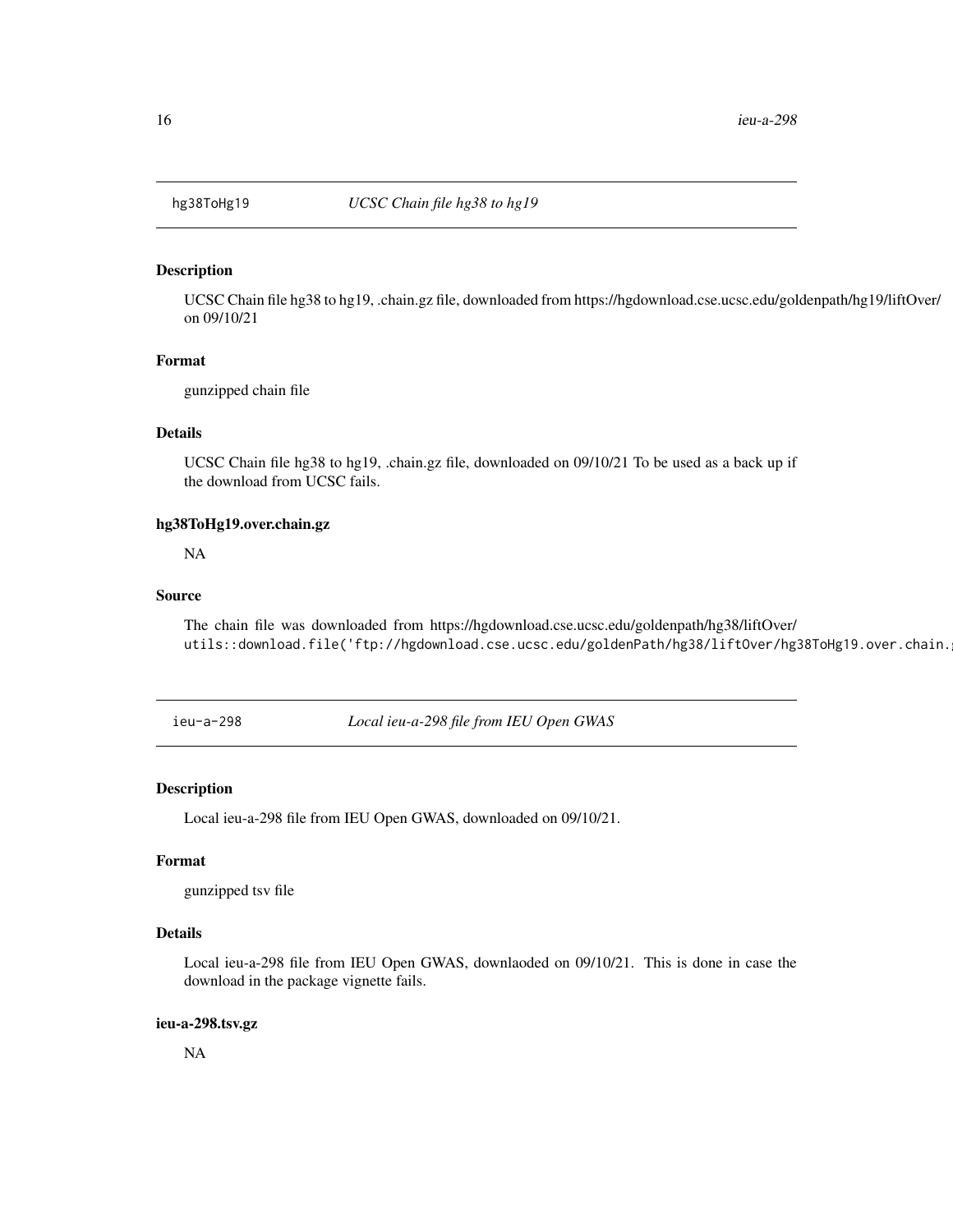## <span id="page-16-0"></span>import\_sumstats 17

## Source

The file was downloaded with: MungeSumstats::import\_sumstats(ids = "ieu-a-298", ref\_genome = "GRCH37")

<span id="page-16-1"></span>import\_sumstats *Import full genome-wide GWAS summary statistics from Open GWAS*

#### Description

Requires internet access to run.

## Usage

```
import_sumstats(
 ids,
 vcf\_dir = tempdir(),vcf_download = TRUE,
 save\_dir = tempdir(),write_vcf = FALSE,
 download_method = "download.file",
 quiet = TRUE,
  force_new = FALSE,
  force_new_vcf = FALSE,
 nThread = 1,
 parallel_across_ids = FALSE,
  ...
\mathcal{L}
```

| ids             | List of Open GWAS study IDs (e.g. $c$ ("prot-a-664", "ieu-b-4760")).                                                                                                                                                                                                       |  |
|-----------------|----------------------------------------------------------------------------------------------------------------------------------------------------------------------------------------------------------------------------------------------------------------------------|--|
| vcf_dir         | Where to download the original VCF from Open GWAS. <i>WARNING</i> : This is set<br>to tempdir() by default. This means the raw (pre-formatted) VCFs be deleted<br>upon ending the R session. Change this to keep the raw VCF file on disk (e.g.<br>$vcf_dir="./raw_vcf").$ |  |
| vcf_download    | Download the original VCF from Open GWAS.                                                                                                                                                                                                                                  |  |
| save_dir        | Directory to save formatted summary statistics in.                                                                                                                                                                                                                         |  |
| write vcf       | Whether to write as VCF (TRUE) or tabular file (FALSE).                                                                                                                                                                                                                    |  |
| download_method |                                                                                                                                                                                                                                                                            |  |
|                 | "axel" (multi-threaded) or "download.file" (single-threaded).                                                                                                                                                                                                              |  |
| quiet           | Run quietly.                                                                                                                                                                                                                                                               |  |
| force_new       | If a formatted file of the same names as save_path exists, formatting will be<br>skipped and this file will be imported instead (default). Set force_new=TRUE to<br>override this.                                                                                         |  |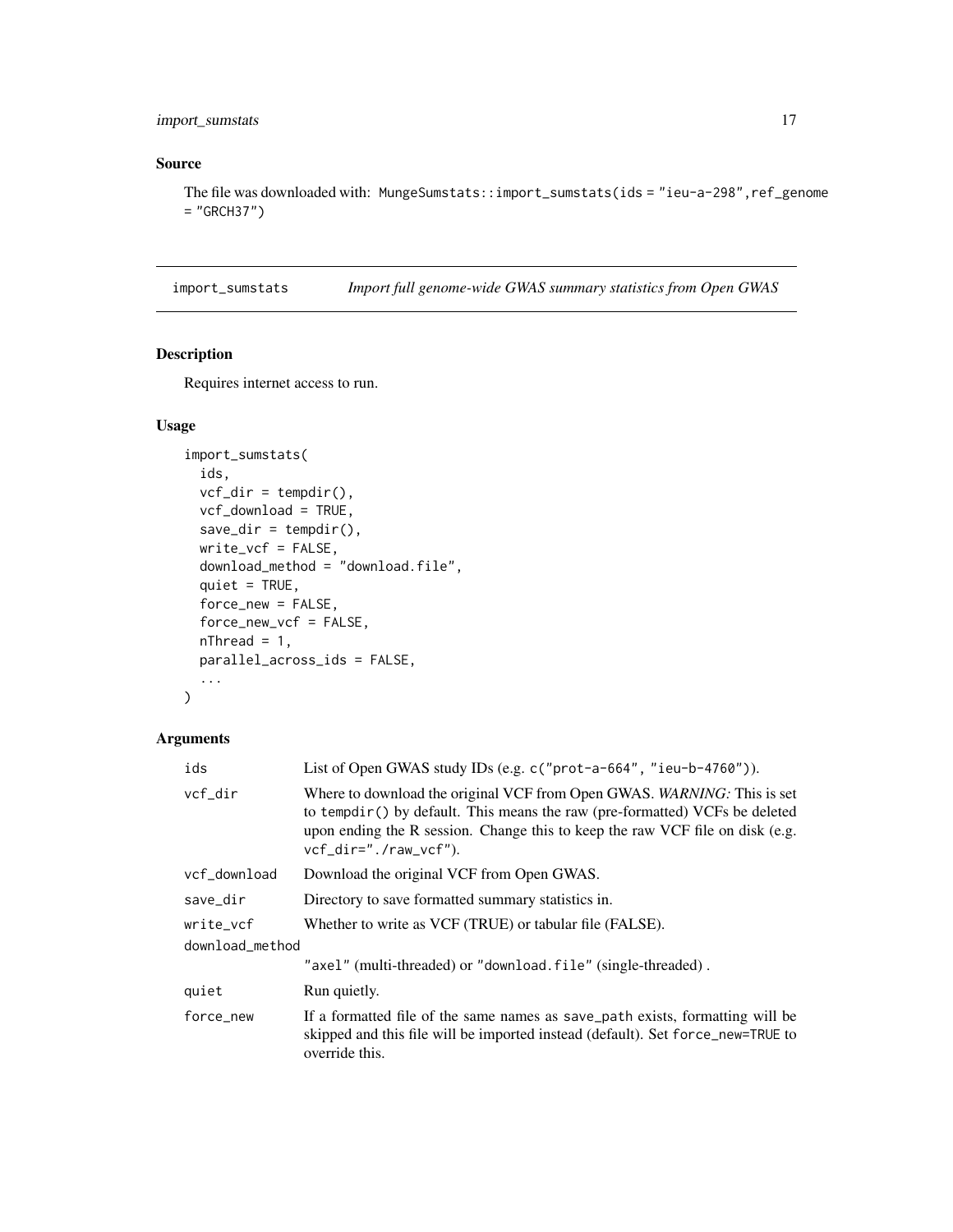<span id="page-17-0"></span>

|                     | force_new_vcf Overwrite a previously downloaded VCF with the same path name.                     |
|---------------------|--------------------------------------------------------------------------------------------------|
| nThread             | Number of threads to use for parallel processes.                                                 |
| parallel_across_ids |                                                                                                  |
|                     | If parallel_across_ids=TRUE and nThread>1, then each ID in ids will be<br>processed in parallel. |
| .                   | Additional arguments passed to format sumstats.                                                  |

#### Value

Either a named list of data objects or paths, depending on the arguments passed to format\_sumstats.

#### Examples

```
#only run the examples if user has internet access:
if(try(is.character(getURL("www.google.com")))==TRUE){
### Search by criteria
metagwas <- find_sumstats(
    traits = c("parkinson", "alzheimer"),
    min_sample_size = 5000
\lambda### Only use a subset for testing purposes
ids <- (dplyr::arrange(metagwas, nsnp))$id
### Default usage
## You can supply \code{import_sumstats()}
## with a list of as many OpenGWAS IDs as you want,
## but we'll just give one to save time.
## Call uses reference genome as default with more than 2GB of memory,
## which is more than what 32-bit Windows can handle so remove certain checks
## commented out down to runtime
# datasets <- import_sumstats(ids = ids[1])
}
```
index\_tabular *Tabix-index file: table*

#### Description

Convert summary stats file to tabix format.

```
index_tabular(
 path,
 chrom_col = "CHR",
  start\_col = "BP",end_col = start_col,
  verbose = TRUE
)
```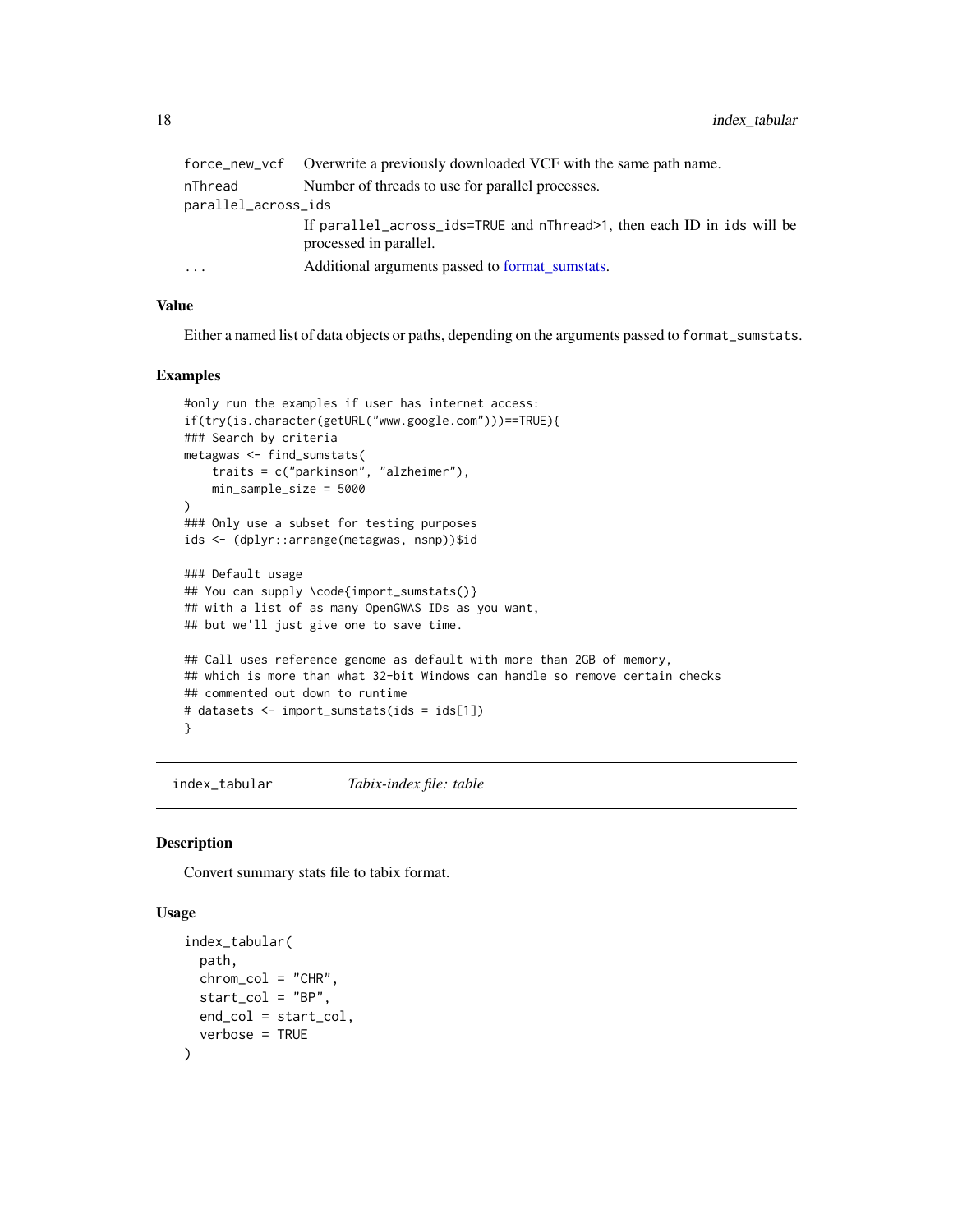#### <span id="page-18-0"></span>is\_tabix 19

## Arguments

| path      | Path to GWAS summary statistics file.                   |
|-----------|---------------------------------------------------------|
| chrom_col | column for chromosome                                   |
| start_col | column for start position                               |
| end_col   | column for end position (is the same as start for snps) |
| verbose   | Print messages.                                         |

#### Value

Path to tabix-indexed tabular file

## Source

Borrowed function from [echotabix.](https://github.com/RajLabMSSM/echotabix/blob/main/R/convert.R)

## See Also

Other tabix: [index\\_vcf\(](#page-0-0))

## Examples

```
sumstats_dt <- MungeSumstats::formatted_example()
sumstats_dt <- MungeSumstats:::sort_coords(sumstats_dt = sumstats_dt)
path <- tempfile(fileext = ".tsv")
MungeSumstats::write_sumstats(sumstats_dt = sumstats_dt, save_path = path)
```

```
indexed_file <- MungeSumstats::index_tabular(path = path)
```
is\_tabix *Is tabix*

#### Description

Is a file bgz-zip compressed and tabix-indexed.

## Usage

is\_tabix(path)

## Arguments

path Path to file.

## Value

logical: whether the file is tabix-indexed or not.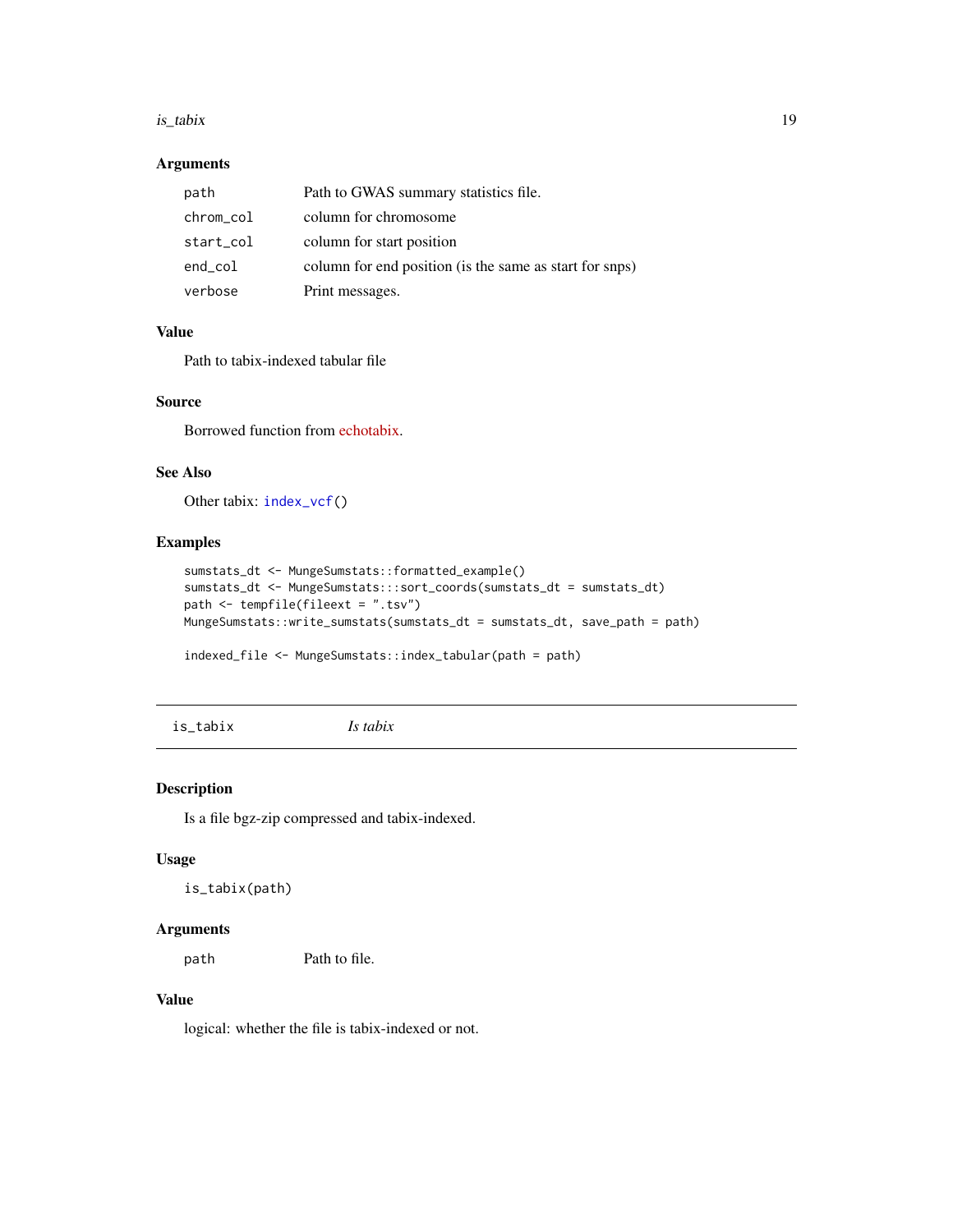<span id="page-19-0"></span>

## Description

Transfer genomic coordinates from one genome build to another.

## Usage

```
liftover(
  sumstats_dt,
  convert_ref_genome,
  ref_genome,
  imputation_ind = TRUE,
  chrom_col = "CHR",
  start_col = "BP",
  end_col = start_col,
  as_granges = FALSE,
  style = "NCBI",
  verbose = TRUE
)
```

| sumstats_dt        | data table obj of the summary statistics file for the GWAS.                                                                                                                                                                                                                                                                                                                                                                                                                                                               |  |
|--------------------|---------------------------------------------------------------------------------------------------------------------------------------------------------------------------------------------------------------------------------------------------------------------------------------------------------------------------------------------------------------------------------------------------------------------------------------------------------------------------------------------------------------------------|--|
| convert_ref_genome |                                                                                                                                                                                                                                                                                                                                                                                                                                                                                                                           |  |
|                    | name of the reference genome to convert to ("GRCh37" or "GRCh38"). This<br>will only occur if the current genome build does not match. Default is not to<br>convert the genome build (NULL).                                                                                                                                                                                                                                                                                                                              |  |
| ref_genome         | name of the reference genome used for the GWAS ("GRCh37" or "GRCh38").<br>Argument is case-insensitive. Default is NULL which infers the reference genome<br>from the data.                                                                                                                                                                                                                                                                                                                                               |  |
|                    | imputation_ind Binary Should a column be added for each imputation step to show what SNPs<br>have imputed values for differing fields. This includes a field denoting SNP<br>allele flipping (flipped). On the flipped value, this denoted whether the alelles<br>where switched based on MungeSumstats initial choice of A1, A2 from the input<br>column headers and thus may not align with what the creator intended. Note<br>these columns will be in the formatted summary statistics returned. Default is<br>FALSE. |  |
| chrom_col          | Name of the chromosome column in sumstats_dt (e.g. "CHR").                                                                                                                                                                                                                                                                                                                                                                                                                                                                |  |
| start_col          | Name of the starting genomic position column in sumstats_dt (e.g. "POS","start").                                                                                                                                                                                                                                                                                                                                                                                                                                         |  |
| end_col            | Name of the ending genomic position column in sumstats_dt (e.g. "POS", "end").<br>Can be the same as start_col when sumstats_dt only contains SNPs that span<br>1 base pair (bp) each.                                                                                                                                                                                                                                                                                                                                    |  |
| as_granges         | Return results as GRanges instead of a data.table (default: FALSE).                                                                                                                                                                                                                                                                                                                                                                                                                                                       |  |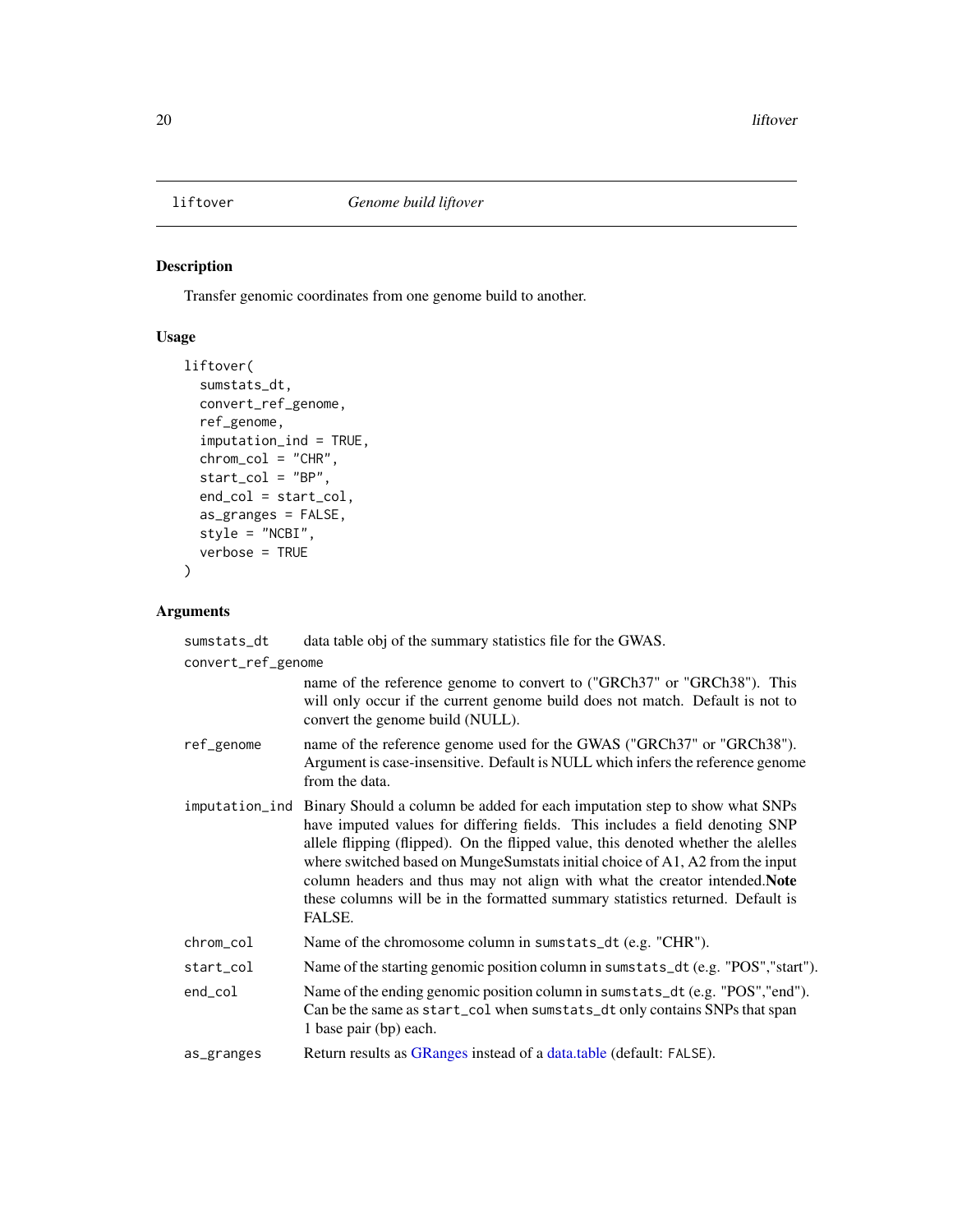## <span id="page-20-0"></span>list\_sumstats 21

| stvle   | Style to return GRanges object in (e.g. "NCBI" = 4; "UCSC" = "chr4";) (default:<br>"NCBI"). |
|---------|---------------------------------------------------------------------------------------------|
| verbose | Print messages.                                                                             |

#### Value

Lifted summary stats in data.table or [GRanges](#page-0-0) format.

## Source

[liftOver](https://doi.org/doi:10.18129/B9.bioc.liftOver) [UCSC chain files](https://hgdownload.cse.ucsc.edu/goldenpath/hg19/liftOver/)

## Examples

```
sumstats_dt <- MungeSumstats::formatted_example()
```

```
sumstats_dt_hg38 <- liftover(sumstats_dt=sumstats_dt,
                            ref_genome = "hg19",
                             convert_ref_genome="hg38")
```
list\_sumstats *List munged summary statistics*

#### Description

Searches for and lists local GWAS summary statistics files munged by [format\\_sumstats](#page-8-1) or [im](#page-16-1)[port\\_sumstats.](#page-16-1)

## Usage

```
list_sumstats(
  save\_dir = getwd(),
 pattern = "*.tsv.gz$",
  ids_from_file = TRUE,
 verbose = TRUE
)
```

| save_dir | Top-level directory to recursively search for summary statistics files within.                                          |  |
|----------|-------------------------------------------------------------------------------------------------------------------------|--|
| pattern  | Regex pattern to search for files with.                                                                                 |  |
|          | ids from file Try to extract dataset IDs from file names. If FALSE, will infer IDs from the<br>directory names instead. |  |
| verbose  | Print messages.                                                                                                         |  |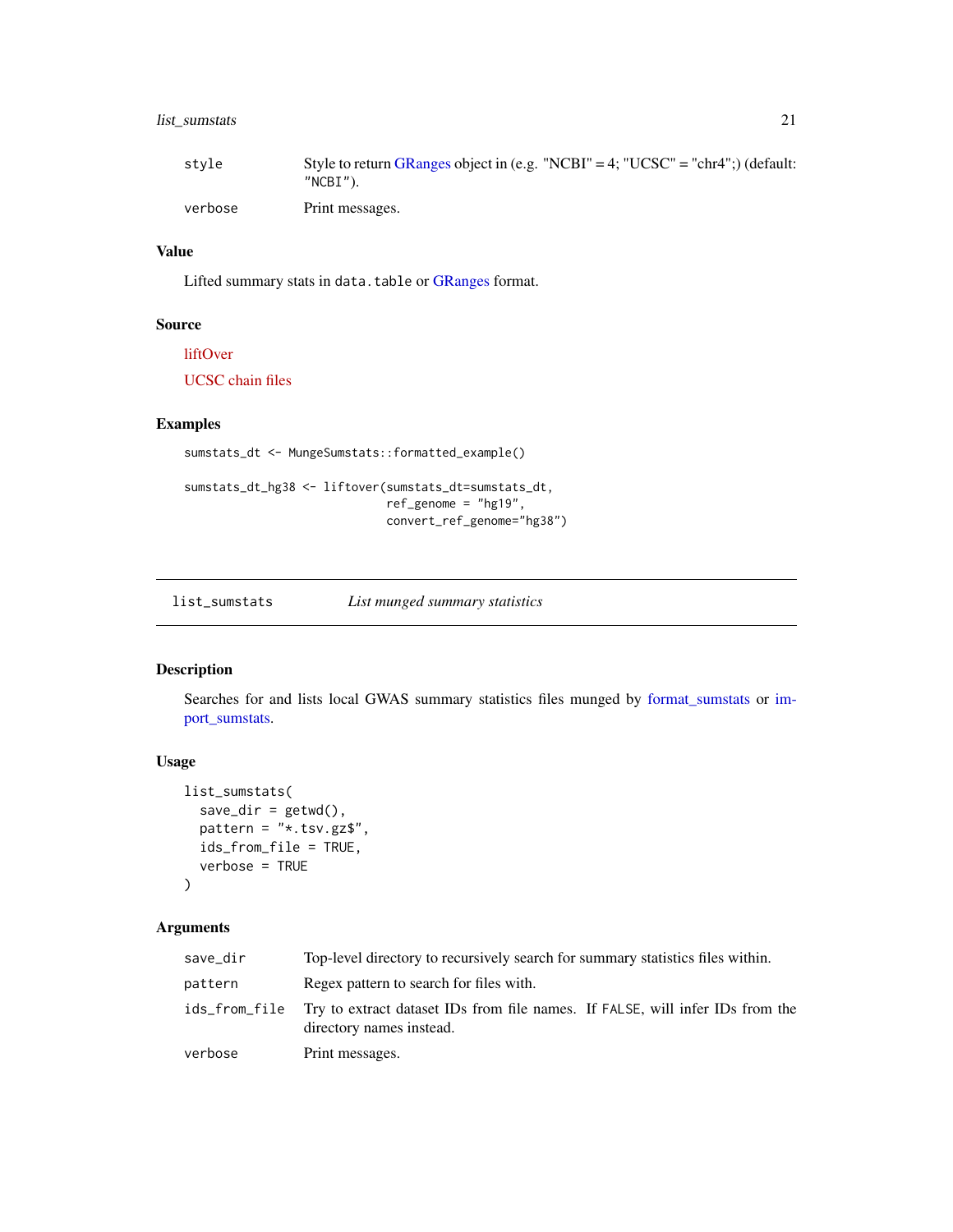## <span id="page-21-0"></span>Value

Named vector of summary stats paths.

## Examples

```
save_dir <- system.file("extdata",package = "MungeSumstats")
munged_files <- MungeSumstats::list_sumstats(save_dir = save_dir)
```
load\_ref\_genome\_data *Load the reference genome data for SNPs of interest*

## Description

Load the reference genome data for SNPs of interest

## Usage

```
load_ref_genome_data(snps, ref_genome, msg = NULL)
```
## Arguments

| snps       | Character vector SNPs by rs id from sumstats file of interest.                        |
|------------|---------------------------------------------------------------------------------------|
| ref_genome | Name of the reference genome used for the GWAS (GRCh37 or GRCh38)                     |
| msg        | Optional name of the column missing from the dataset in question. Default is<br>NULL. |

## Value

data table of snpsById, filtered to SNPs of interest.

| load_snp_loc_data | Loads the SNP locations and alleles for Homo sapiens extracted from |
|-------------------|---------------------------------------------------------------------|
|                   | NCBI dbSNP Build 144. Reference genome version is dependent on      |
|                   | user input.                                                         |

## Description

Loads the SNP locations and alleles for Homo sapiens extracted from NCBI dbSNP Build 144. Reference genome version is dependent on user input.

```
load_snp_loc_data(ref_genome, msg = NULL)
```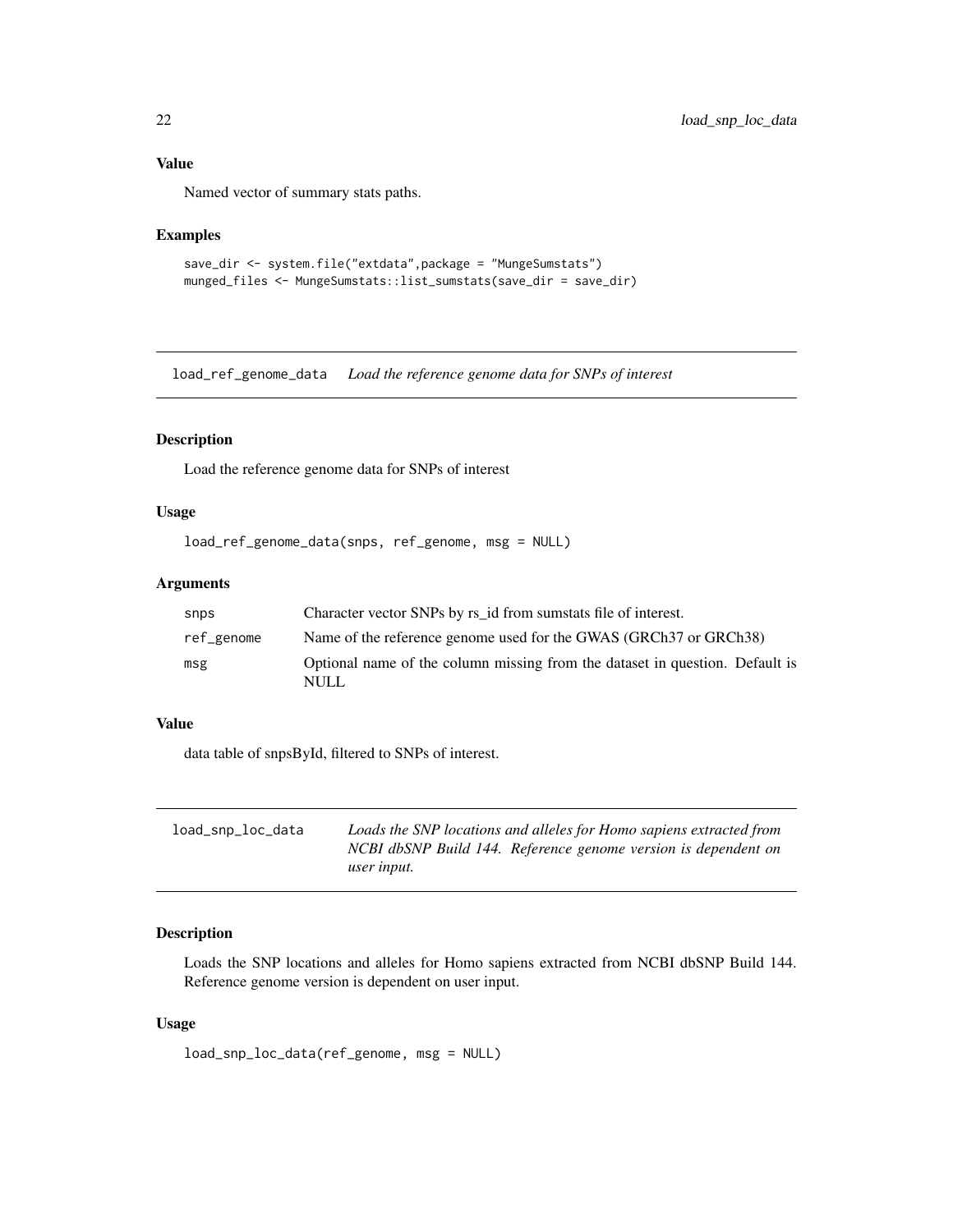## <span id="page-22-0"></span>parse\_logs 23

## Arguments

| ref_genome | name of the reference genome used for the GWAS (GRCh37 or GRCh38) |
|------------|-------------------------------------------------------------------|
| msg        | Optional name of the column missing from the dataset in question  |

#### Value

SNP\_LOC\_DATA SNP positions and alleles for Homo sapiens extracted from NCBI dbSNP Build 144

## Examples

SNP\_LOC\_DATA <- load\_snp\_loc\_data("GRCH37")

## parse\_logs *Parse data from log files*

#### Description

Parses data from the log files generated by [format\\_sumstats](#page-8-1) or [import\\_sumstats](#page-16-1) when the argument log\_mungesumstats\_msgs is set to TRUE.

#### Usage

```
parse_logs(
 save_dir = getwd(),
 pattern = "MungeSumstats_log_msg.txt$",
  verbose = TRUE
)
```
#### Arguments

| save dir | Top-level directory to recursively search for log files within. |
|----------|-----------------------------------------------------------------|
| pattern  | Regex pattern to search for files with.                         |
| verbose  | Print messages.                                                 |

#### Value

[data.table](#page-0-0) of parsed log data.

```
save_dir <- system.file("extdata",package = "MungeSumstats")
log_data <- MungeSumstats::parse_logs(save_dir = save_dir)
```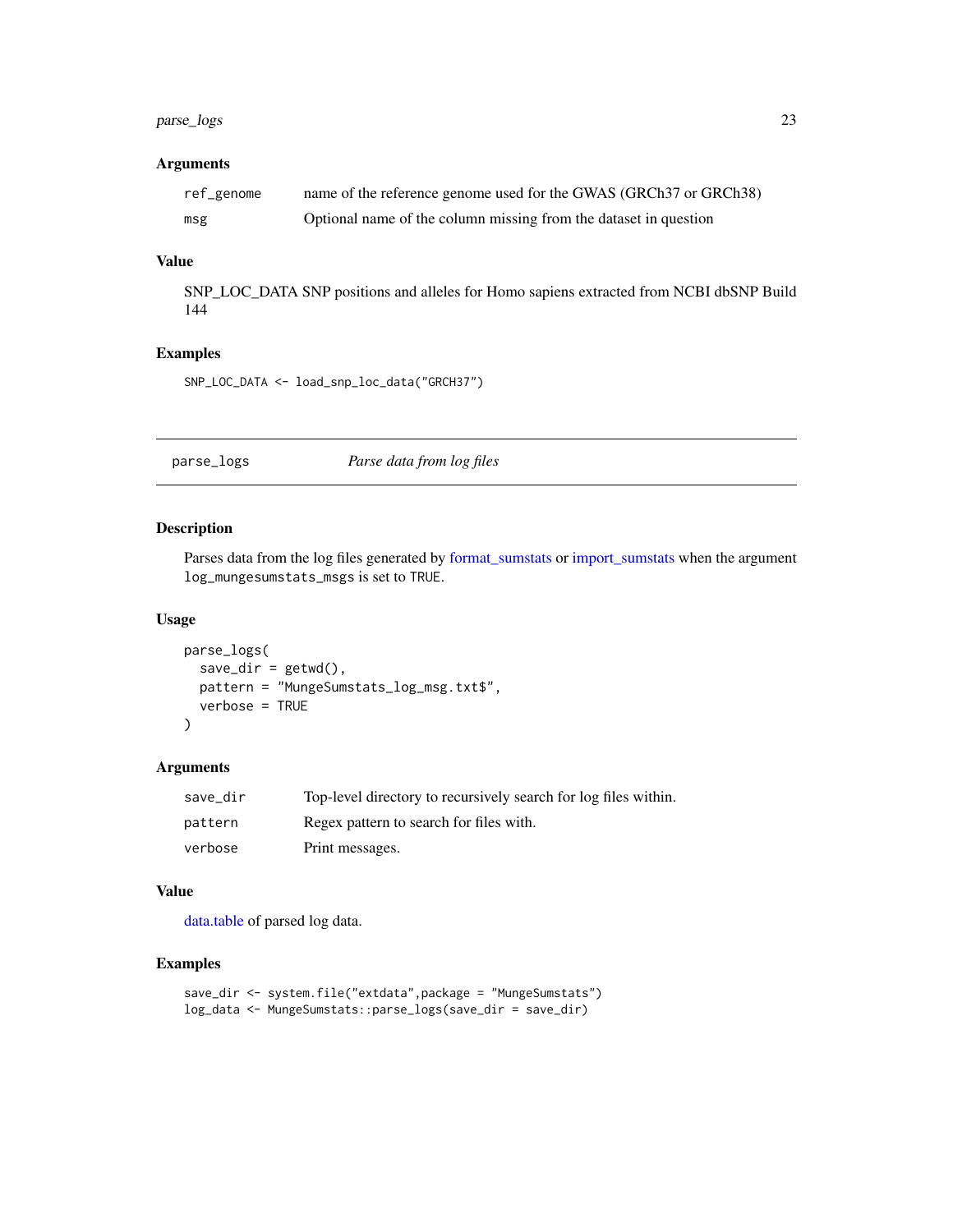<span id="page-23-0"></span>

#### Description

VCF (VCFv4.2) of the GWAS Amyotrophic lateral sclerosis ieu open GWAS project Dataset: ebia-GCST005647. A subset of 99 SNPs

## Format

vcf document with 528 items relating to 99 SNPs

#### Details

A VCF file (VCFv4.2) of the GWAS Amyotrophic lateral sclerosis ieu open GWAS project has been subsetted here to act as an example summary statistic file in VCF format which has some issues in the formatting. MungeSumstats can correct these issues and produced a standardised summary statistics format.

## ALSvcf.vcf

NA

#### Source

The summary statistics VCF (VCFv4.2) file was downloaded from https://gwas.mrcieu.ac.uk/datasets/ebia-GCST005647/ and formatted to a .rda with the following: #Get example VCF dataset, use GWAS Amyotrophic lateral sclerosis ALS\_GWAS\_VCF <- readLines("ebi-a-GCST005647.vcf.gz") #Subset to just the first 99 SNPs ALSvcf <- ALS\_GWAS\_VCF[1:528] writeLines(ALSvcf,"inst/extdata/ALSvcf.v

raw\_eduAttainOkbay *GWAS Educational Attainment Okbay 2016 - Subset*

#### Description

GWAS Summary Statistics on Educational Attainment by Okbay et al 2016: PMID: 27898078 PMCID: PMC5509058 DOI: 10.1038/ng1216-1587b. A subset of 93 SNPs

#### Format

txt document with 94 items

## Details

GWAS Summary Statistics on Educational Attainment by Okbay et al 2016 has been subsetted here to act as an example summary statistic file which has some issues in the formatting. MungeSumstats can correct these issues.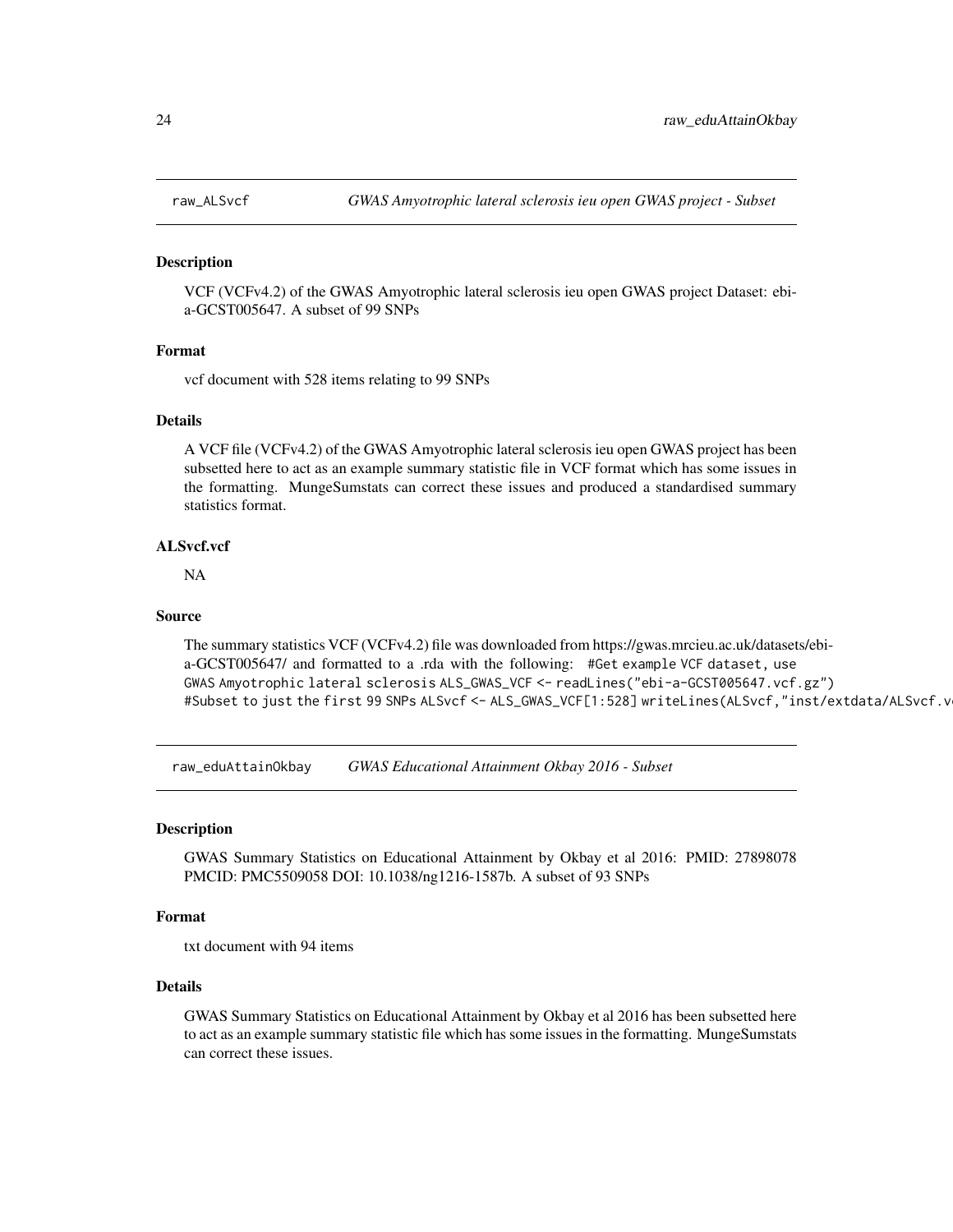#### <span id="page-24-0"></span>eduAttainOkbay.txt

#### NA

#### Source

The summary statistics file was downloaded from https://www.nature.com/articles/ng.3552 and formatted to a .rda with the following: #Get example dataset, use Educational-Attainment\_Okbay\_2016 link<-"Educational-Attainment\_Okbay\_2016/EduYears\_Discovery\_5000.txt" eduAttainOkbay<-readLines(link,n=100) #There is an issue where values end with .0, this 0 is removed in func #There are also SNPs not on ref genome or arebi/tri allelic #So need to remove these in this dataset as its used for testing tmp <- tempfile() writeLines(eduAttainOkbay,con=tmp) eduAttainOkbay <- data.table::fread(tmp) #DT read removes the .0's #remove those not on ref genome and withbi/tri allelic rmv < c("rs192818565","rs79925071","rs1606974","rs1871109", "rs73074378","rs7955289") eduAttainOkbay <- eduAttainOkbay[!MarkerName data.table::fwrite(eduAttainOkbay,file=tmp,sep="\t") eduAttainOkbay <- readLines(tmp) writeLines(eduAttainOkbay,"inst/extdata/eduAttainOkbay.txt")

read\_sumstats *Determine summary statistics file type and read them into memory*

#### Description

Determine summary statistics file type and read them into memory

#### Usage

```
read_sumstats(
  path,
  nrows = Inf,standardise_headers = FALSE,
  samples = 1,
  add_sample_names = FALSE,
 nThread = 1,
 mapping_file = sumstatsColHeaders
)
```

| path                | Filepath for the summary statistics file to be formatted. A dataframe or datat-<br>able of the summary statistics file can also be passed directly to MungeSumstats<br>using the path parameter. |  |
|---------------------|--------------------------------------------------------------------------------------------------------------------------------------------------------------------------------------------------|--|
| nrows               | integer. The (maximal) number of lines to read. If Inf, will read in all rows.                                                                                                                   |  |
| standardise_headers |                                                                                                                                                                                                  |  |
|                     | Standardise headers first.                                                                                                                                                                       |  |
| samples             | Which samples to use:                                                                                                                                                                            |  |
|                     | • 1 : Only the first sample will be used ( <i>DEFAULT</i> ).                                                                                                                                     |  |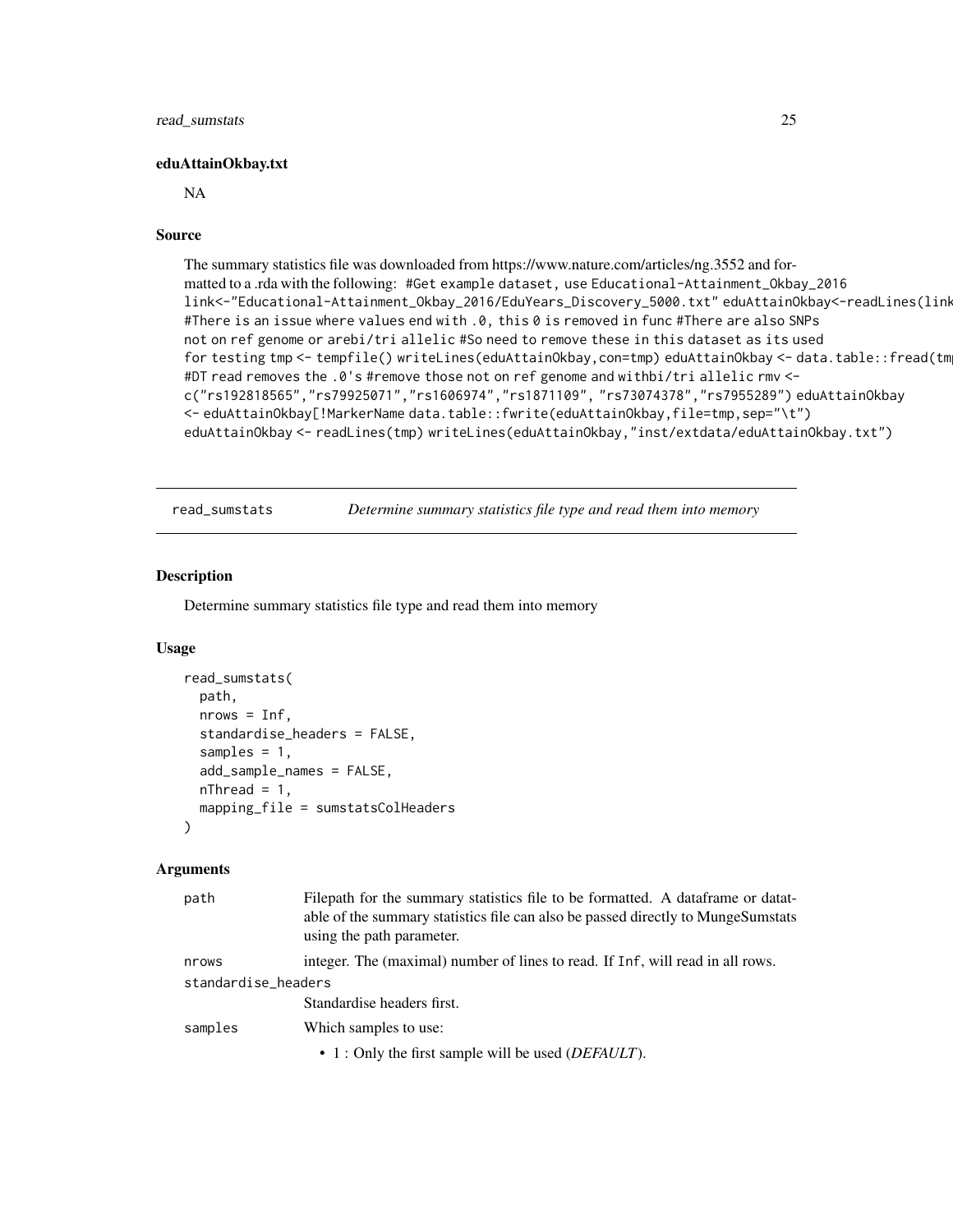<span id="page-25-0"></span>

|                  | • NULL : All samples will be used.                                                                                                                                                                                                                                                                                             |
|------------------|--------------------------------------------------------------------------------------------------------------------------------------------------------------------------------------------------------------------------------------------------------------------------------------------------------------------------------|
|                  | • c(" <sample_id1>","<sample_id2>",) : Only user-selected samples will<br/>be used (case-insensitive).</sample_id2></sample_id1>                                                                                                                                                                                               |
| add_sample_names |                                                                                                                                                                                                                                                                                                                                |
|                  | Append sample names to column names (e.g. "EZ" $\rightarrow$ "EZ_ubm-a-2929").                                                                                                                                                                                                                                                 |
| nThread          | Number of threads to use for parallel processes.                                                                                                                                                                                                                                                                               |
| mapping_file     | MungeSumstats has a pre-defined column-name mapping file which should cover<br>the most common column headers and their interpretations. However, if a col-<br>umn header that is in youf file is missing of the mapping we give is incorrect<br>you can supply your own mapping file. Must be a 2 column data frame with col- |

umn names "Uncorrected" and "Corrected". See data(sumstatsColHeaders) for

#### Value

data.table of formatted summary statistics

## Examples

```
path <- system.file("extdata", "eduAttainOkbay.txt",
   package = "MungeSumstats"
)
eduAttainOkbay <- read_sumstats(path = path)
```
<span id="page-25-1"></span>read\_vcf *Read in VCF file*

default mapping and necessary format.

## Description

Read in a VCF file as a [VCF](#page-0-0) or a [data.table.](#page-0-0) Can optionally save the VCF/data.table as well.

```
read_vcf(
 path,
 write_vcf = FALSE,
 save_path = NULL,
  tabix_index = FALSE,
  samples = 1,
 which = NULL,use_params = TRUE,
  sampled_rows = 1e+07,
 nThread = 1,
  verbose = TRUE
)
```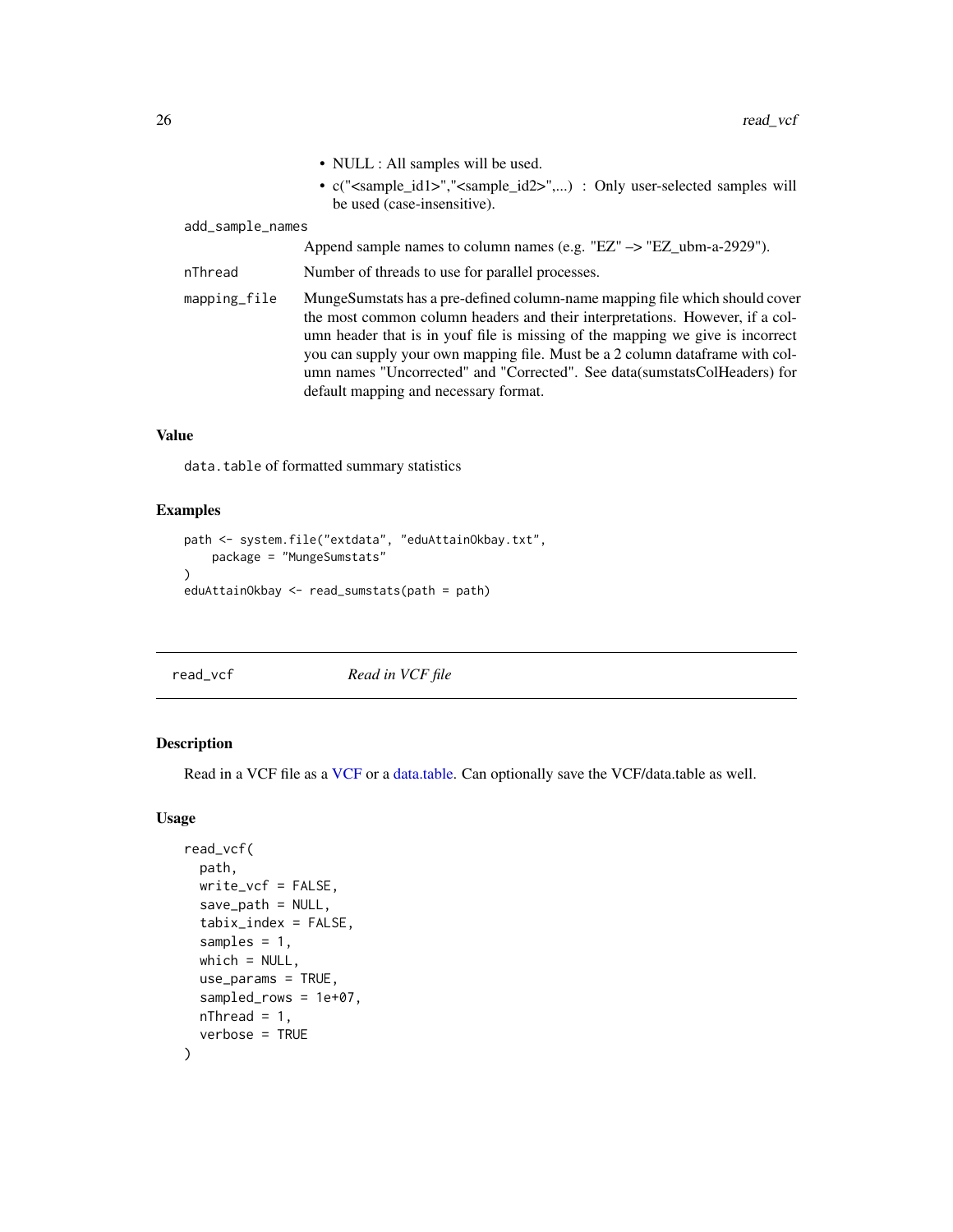#### <span id="page-26-0"></span>read\_vcf 27

#### Arguments

| path         | Filepath for the summary statistics file to be formatted. A dataframe or datat-<br>able of the summary statistics file can also be passed directly to MungeSumstats<br>using the path parameter.                                                                           |
|--------------|----------------------------------------------------------------------------------------------------------------------------------------------------------------------------------------------------------------------------------------------------------------------------|
| write_vcf    | Whether to write as VCF (TRUE) or tabular file (FALSE).                                                                                                                                                                                                                    |
| save_path    | File path to save formatted data. Defaults to tempfile(fileext=".tsv.gz").                                                                                                                                                                                                 |
| tabix_index  | Index the formatted summary statistics with tabix for fast querying.                                                                                                                                                                                                       |
| samples      | Which samples to use:                                                                                                                                                                                                                                                      |
|              | • 1 : Only the first sample will be used ( <i>DEFAULT</i> ).                                                                                                                                                                                                               |
|              | • NULL : All samples will be used.                                                                                                                                                                                                                                         |
|              | • c(" <sample_id1>","<sample_id2>",) : Only user-selected samples will<br/>be used (case-insensitive).</sample_id2></sample_id1>                                                                                                                                           |
| which        | A GRanges describing the sequences and ranges to be queried. Variants whose<br>POS lies in the interval(s) [start, end] are returned. If which is not specified<br>all ranges are returned.                                                                                |
| use_params   | When TRUE (default), increases the speed of reading in the VCF by omitting<br>columns that are empty based on the head of the VCF (NAs only). NOTE that<br>that this requires the VCF to be sorted, bgzip-compressed, tabix-indexed, which<br>read_vcf will attempt to do. |
| sampled_rows | First N rows to sample. Set NULL to use full sumstats_file. when determining<br>whether cols are empty.                                                                                                                                                                    |
| nThread      | Number of threads to use for parallel processes.                                                                                                                                                                                                                           |
| verbose      | Print messages.                                                                                                                                                                                                                                                            |

#### Value

The VCF file in data.table format.

#### Source

```
#### Benchmarking #### library(VCFWrenchR) library(VariantAnnotation) path <- "https://gwas.mrcieu.ac.
vcf <- VariantAnnotation::readVcf(file = path) N <- 1e5 vcf_sub <- vcf[1:N,] res <- microbenchmark::microb
"vcf2df"={dat1 <- MungeSumstats:::vcf2df(vcf = vcf_sub)}, "VCFWrenchR"= {dat2 <- as.data.frame(x
= vcf_sub)}, "VRanges"={dat3 <- data.table::as.data.table( methods::as(vcf_sub, "VRanges"))},
times=1 )
```
[Discussion on VariantAnnotation GitHub](https://github.com/Bioconductor/VariantAnnotation/issues/57)

```
#### Local file ####
path <- system.file("extdata","ALSvcf.vcf", package="MungeSumstats")
sumstats_dt <- read_vcf(path = path)
#### Remote file ####
path <- "https://gwas.mrcieu.ac.uk/files/ieu-a-298/ieu-a-298.vcf.gz"
sumstats_dt2 <- read_vcf(path = path)
```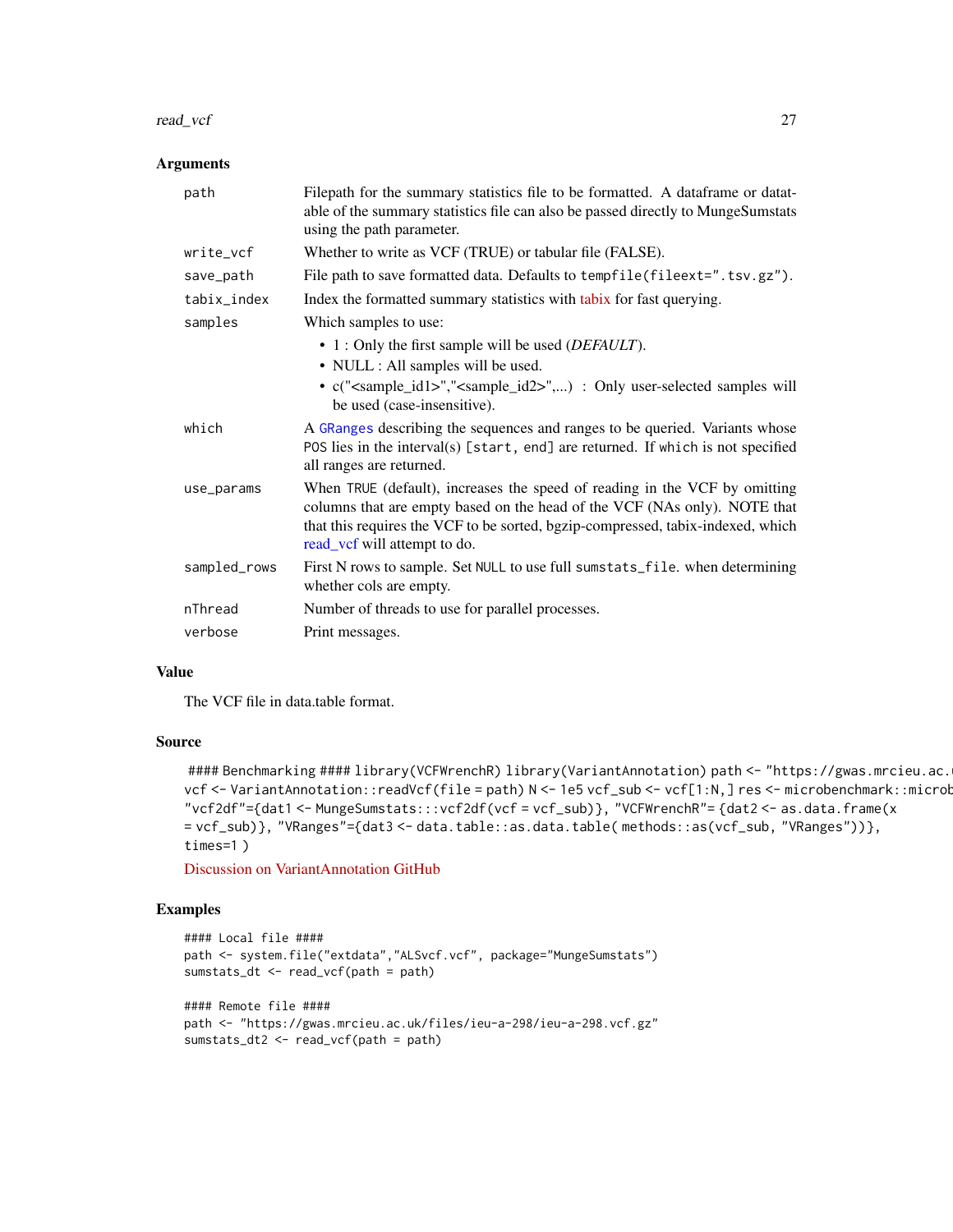<span id="page-27-1"></span><span id="page-27-0"></span>

## Description

Use a reference data table of common column header names (stored in sumstatsColHeaders or user inputted mapping file) to convert them to a standard set, i.e. chromosome -> CHR. This function does not check that all the required column headers are present. The amended header is written directly back into the file

#### Usage

```
standardise_header(
  sumstats_dt,
 mapping_file = sumstatsColHeaders,
  uppercase_unmapped = TRUE,
  return_list = TRUE
)
```
#### Arguments

| sumstats_dt        | data table obj of the summary statistics file for the GWAS.                                                                                                                                                                                                                                                                                                                                                                                            |
|--------------------|--------------------------------------------------------------------------------------------------------------------------------------------------------------------------------------------------------------------------------------------------------------------------------------------------------------------------------------------------------------------------------------------------------------------------------------------------------|
| mapping_file       | MungeSumstats has a pre-defined column-name mapping file which should cover<br>the most common column headers and their interpretations. However, if a col-<br>umn header that is in youf file is missing of the mapping we give is incorrect<br>you can supply your own mapping file. Must be a 2 column data frame with col-<br>umn names "Uncorrected" and "Corrected". See data (sumstats ColHeaders) for<br>default mapping and necessary format. |
| uppercase_unmapped |                                                                                                                                                                                                                                                                                                                                                                                                                                                        |
|                    | For columns that could not be identified in the mapping file, return them in<br>the same format they were input as (without forcing them to uppercase).                                                                                                                                                                                                                                                                                                |
| return_list        | Return the sumstats_dt within a named list (default: TRUE).                                                                                                                                                                                                                                                                                                                                                                                            |

## Value

list containing sumstats\_dt, the modified summary statistics data table object

```
sumstats_dt <- data.table::fread(system.file("extdata", "eduAttainOkbay.txt",
                                            package = "MungeSumstats"))
sumstats_dt2 <- standardise_header(sumstats_dt=sumstats_dt)
```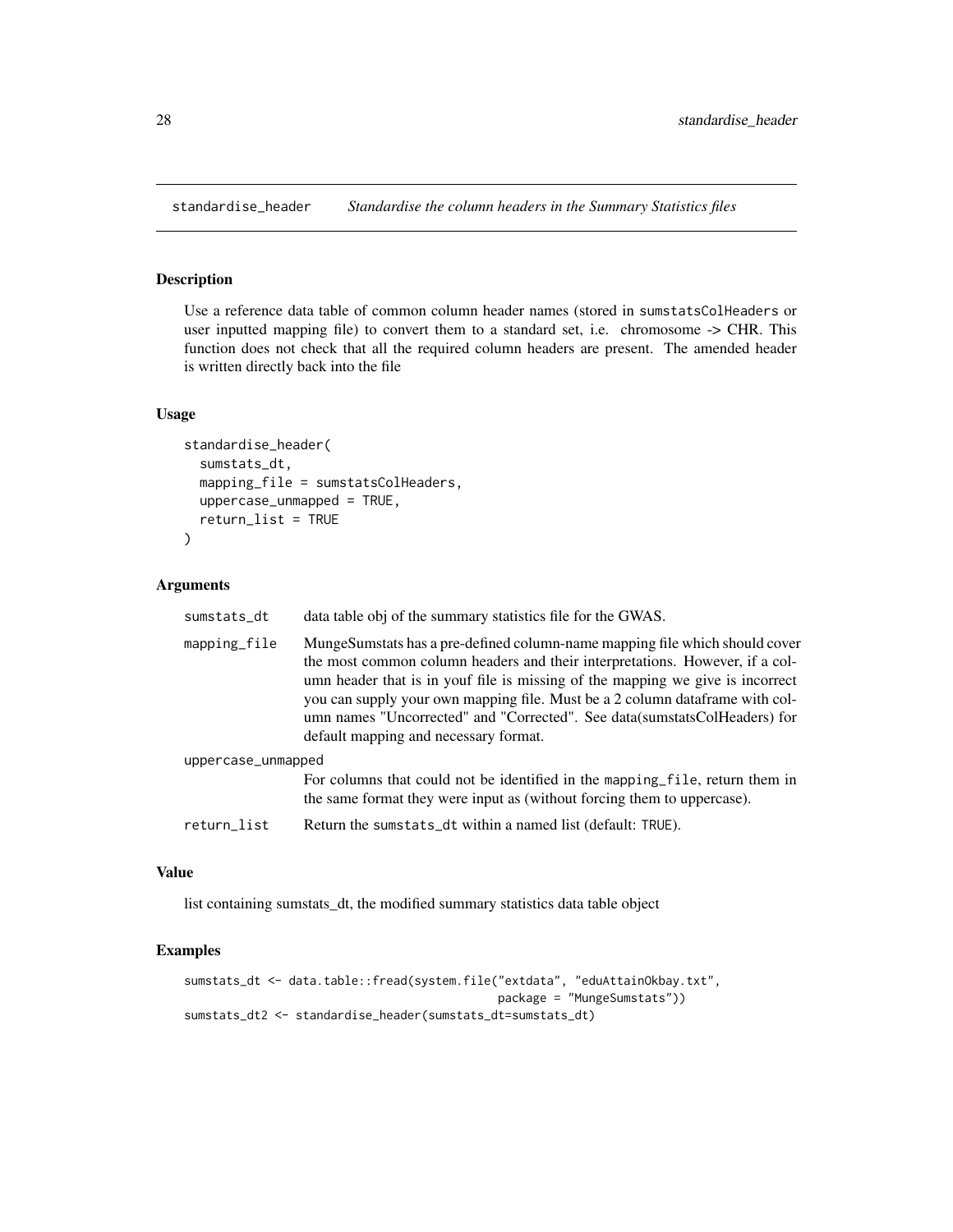<span id="page-28-0"></span>sumstatsColHeaders *Summary Statistics Column Headers*

#### Description

List of uncorrected column headers often found in GWAS Summary Statistics column headers. Note the effect allele will always be the A2 allele, this is the approach done for VCF(https://www.ncbi.nlm.nih.gov/pmc/articles/PM This is enforced with the column header corrections here and also the check allele flipping test.

#### Usage

```
data("sumstatsColHeaders")
```
#### Format

dataframe with 2 columns

#### Source

The code to prepare the .Rda file file from the marker file is: # Most the data in the below table comes from the LDSC github wiki data("sumstatsColHeaders") # Make additions to sumstatsColHeaders using github version of MungeSumstats-# shown is an example of adding columns for Standard Error (SE) #se\_cols <- data.frame("Uncorrected"=c("SE","se","STANDARD.ERROR",# "STANDARD\_ERROR","STANDARD-ERROR"),# "Corrected"=rep("SE",5)) #sumstatsColHeaders <- rbind(sumstatsColHeaders,se\_cols) #Once additions are made, order & save the new mapping dataset #now sort ordering -important for logic that # uncorrected=corrected comes first sumstatsColHeaders\$ordering <- sumstatsColHeaders\$Uno sumstatsColHeaders <- sumstatsColHeaders[order(sumstatsColHeaders\$Corrected, sumstatsColHeaders\$order = TRUE),] rownames(sumstatsColHeaders)<-1:nrow(sumstatsColHeaders) sumstatsColHeaders\$ordering <- NULL #manually move FRWQUENCY to above MAR - github issue 95 frequency <- sumstatsColHeaders[sumstatsCo maf <- sumstatsColHeaders[sumstatsColHeaders\$Uncorrected=="MAF",]if(as.integer(rownames(frequency)) sumstatsColHeaders[as.integer(rownames(frequency)),] <- maf sumstatsColHeaders[as.integer(rownames(ma <- frequency } usethis::use\_data(sumstatsColHeaders,overwrite = TRUE, internal=TRUE) save(sumstatsColHeaders, file="data/sumstatsColHeaders.rda") # You will need to restart your r session for effects to take account

write\_sumstats *Write sum stats file to disk*

#### Description

Write sum stats file to disk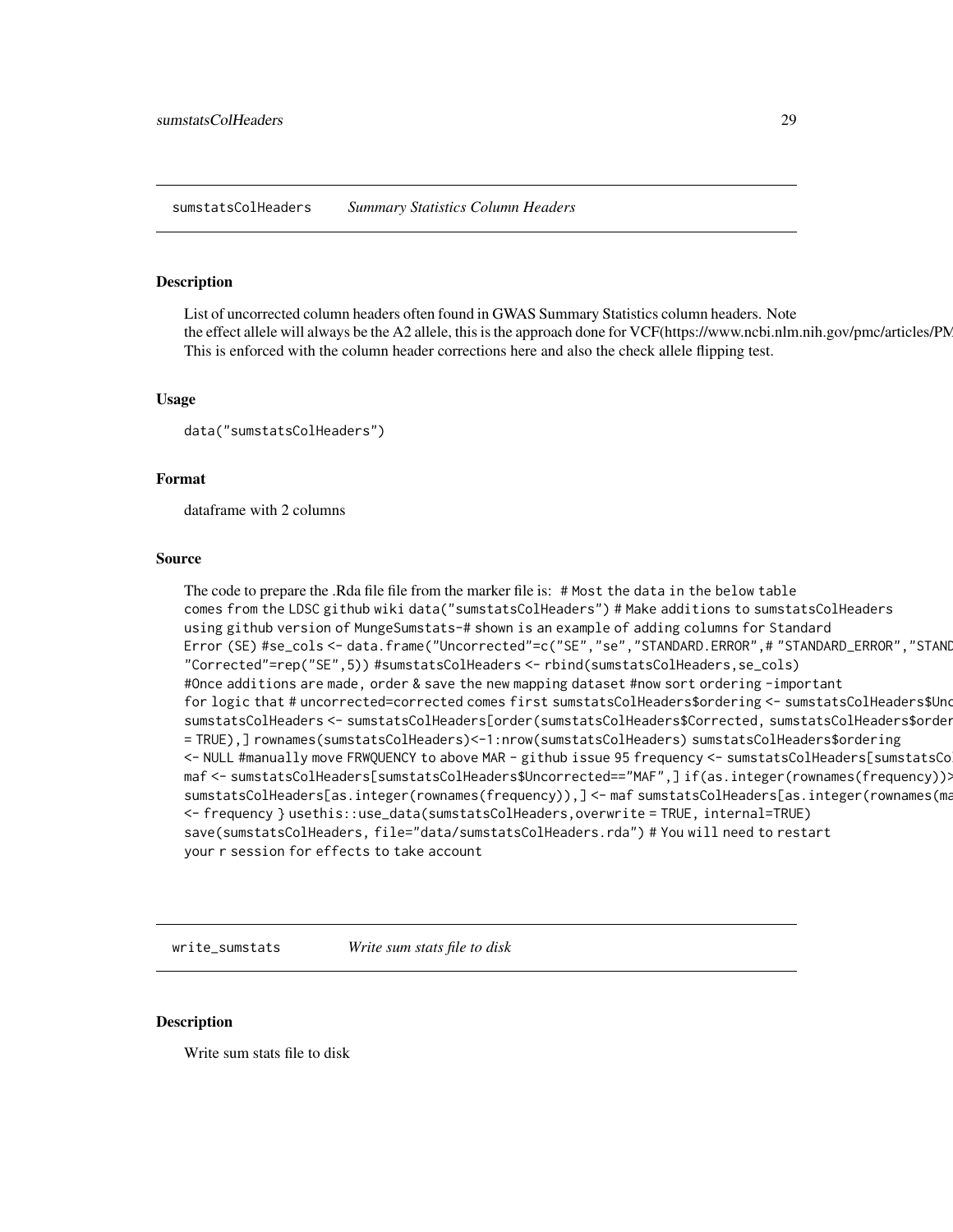## Usage

```
write_sumstats(
  sumstats_dt,
  save_path,
  sep = "\t",
 write_vcf = FALSE,
  tabix_index = FALSE,
 nThread = 1,
 return_path = FALSE,
 save_path_check = FALSE
\mathcal{L}
```
#### Arguments

| sumstats_dt     | data table obj of the summary statistics file for the GWAS.                                                                                                                                                                                                                                                      |
|-----------------|------------------------------------------------------------------------------------------------------------------------------------------------------------------------------------------------------------------------------------------------------------------------------------------------------------------|
| save_path       | File path to save formatted data. Defaults to tempfile (file ext=". tsv.gz").                                                                                                                                                                                                                                    |
| sep             | The separator between columns. Defaults to the character in the set $[, \setminus t  ; :]$<br>that separates the sample of rows into the most number of lines with the same<br>number of fields. Use NULL or "" to specify no separator; i.e. each line a single<br>character column like base:: readLines does. |
| write_vcf       | Whether to write as VCF (TRUE) or tabular file (FALSE).                                                                                                                                                                                                                                                          |
| tabix_index     | Index the formatted summary statistics with tabix for fast querying.                                                                                                                                                                                                                                             |
| nThread         | The number of threads to use. Experiment to see what works best for your data<br>on your hardware.                                                                                                                                                                                                               |
| return_path     | Return save_path. This will have been modified in some cases (e.g. after<br>compressing and tabix-indexing a previously un-compressed file).                                                                                                                                                                     |
| save_path_check |                                                                                                                                                                                                                                                                                                                  |
|                 | Ensure path name is valid (given the other arguments) before writing (default:<br>FALSE).                                                                                                                                                                                                                        |
|                 |                                                                                                                                                                                                                                                                                                                  |

## Value

If return\_path=TRUE, returns save\_path. Else returns NULL.

## Source

[VariantAnnotation::writeVcf has some unexpected/silent file renaming behavior](https://github.com/Bioconductor/VariantAnnotation/issues/35)

```
path <- system.file("extdata", "eduAttainOkbay.txt",
    package = "MungeSumstats"
\mathcal{L}eduAttainOkbay <- read_sumstats(path = path)
write_sumstats(
    sumstats_dt = eduAttainOkbay,
    save_path = tempfile(fileext = ".tsv.gz")
)
```